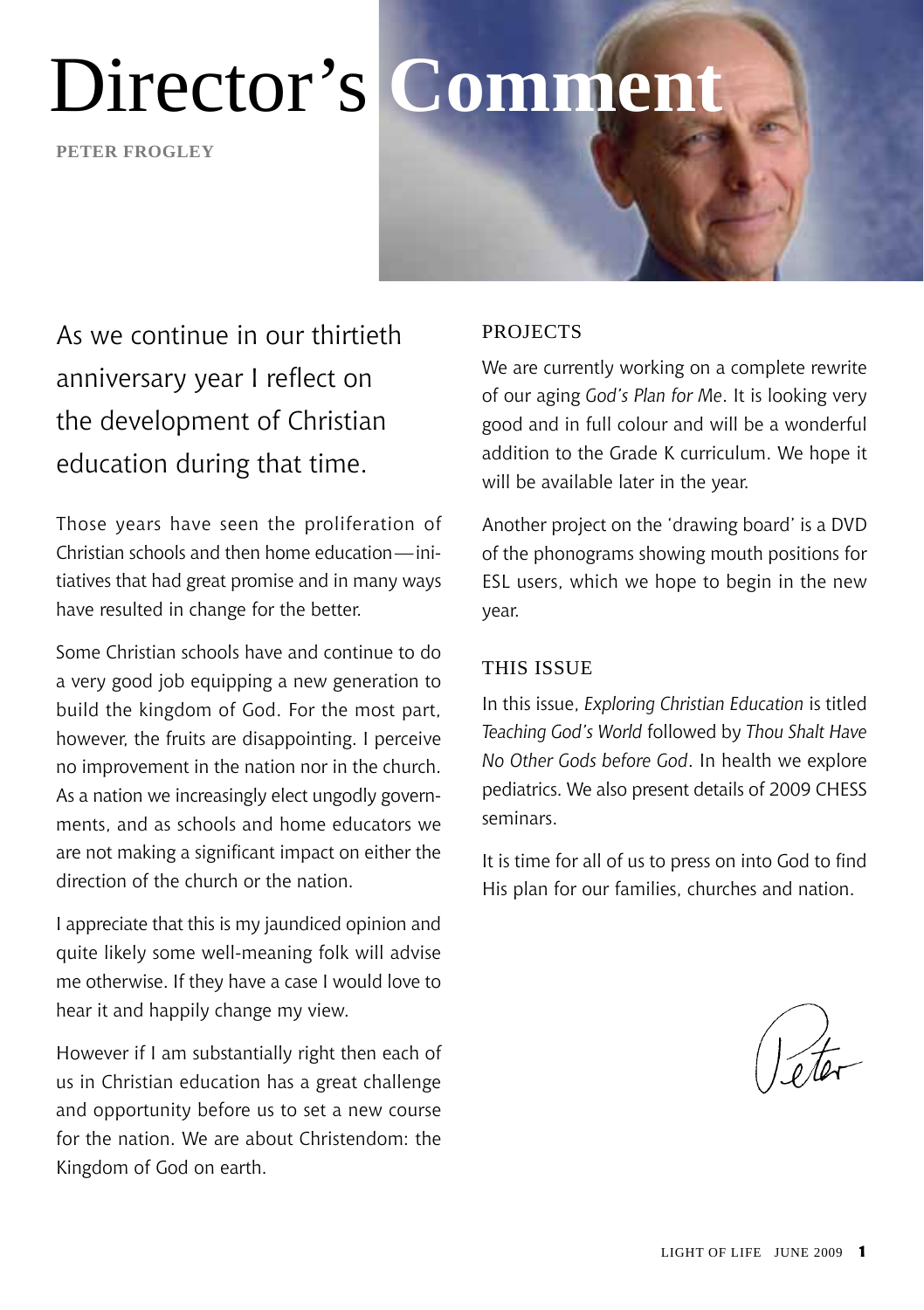



### **CHESS**

The 2009 CHESS season is already well underway. We are excited that there will be some new blood in some of the seminars this year with Phil and Carol Oster taking seminars in Sydney and Perth. Carol is my daughter and she and Phil have been home educating their five children for nearly a decade. They will be able to provide a more hands-on approach.

Again we look forward to meeting many new home educators this year and helping to establish them in this vital ministry.

The CHESS seminars are a great opportunity to check out resources first hand, to hear good teaching on home education topics and to meet other local home educators of like mind. It is always a great day and in this time of financial constraint we have significantly reduced attendance fees. Details appear in the back of *Light of Life* and on our website **www.lem.com.au**

#### CHESS Seminars 2009

| Hobart                             | Sat 13 June      |
|------------------------------------|------------------|
| Adelaide                           | Sat 4 July       |
| Sydney                             | Sat 8 August     |
| Perth                              | Sat 12 September |
| Mildura (Book Display) Tues 7 July |                  |

Home educators in regional areas are welcome to enquire about CHESS seminars or book displays in their areas.

Local vendors may also display and sell wares and services at CHESS seminars.

### **Overseas**

### Papua New Guinea

Mesia and Iga Novau returned to PNG in early February and are already back at work. Unfortunately some of the work has fallen into disrepair but they are hopeful of restoring things again. Already Iga is living at her home village of Hula (about 80 km SE of Port Moresby) helping churches establish Christian schools in the area.

In April I was privileged to travel to PNG to conduct LEM Phonics training for the Baptist schools in the Western Highlands Province at the Kimininga Hotel in Mt Hagen.

The visit was providentially arranged through meeting homeschoolers Ray and Trish Bartell, who are leading the Baptist schools in PNG. I was able to train over 20 teachers in the phonogram stage of the Introductory Course with very good results. We are planning a follow-up course in January 2010.

It was great to meet and work with teachers from several isolated schools throughout Western Highlands. One group from the Telefomin area are dependent on air transport—a once a week flight. They walk to their villages from the airstrip with no vehicles or bicycles. But at least they will soon be able to speak English and read their Bibles.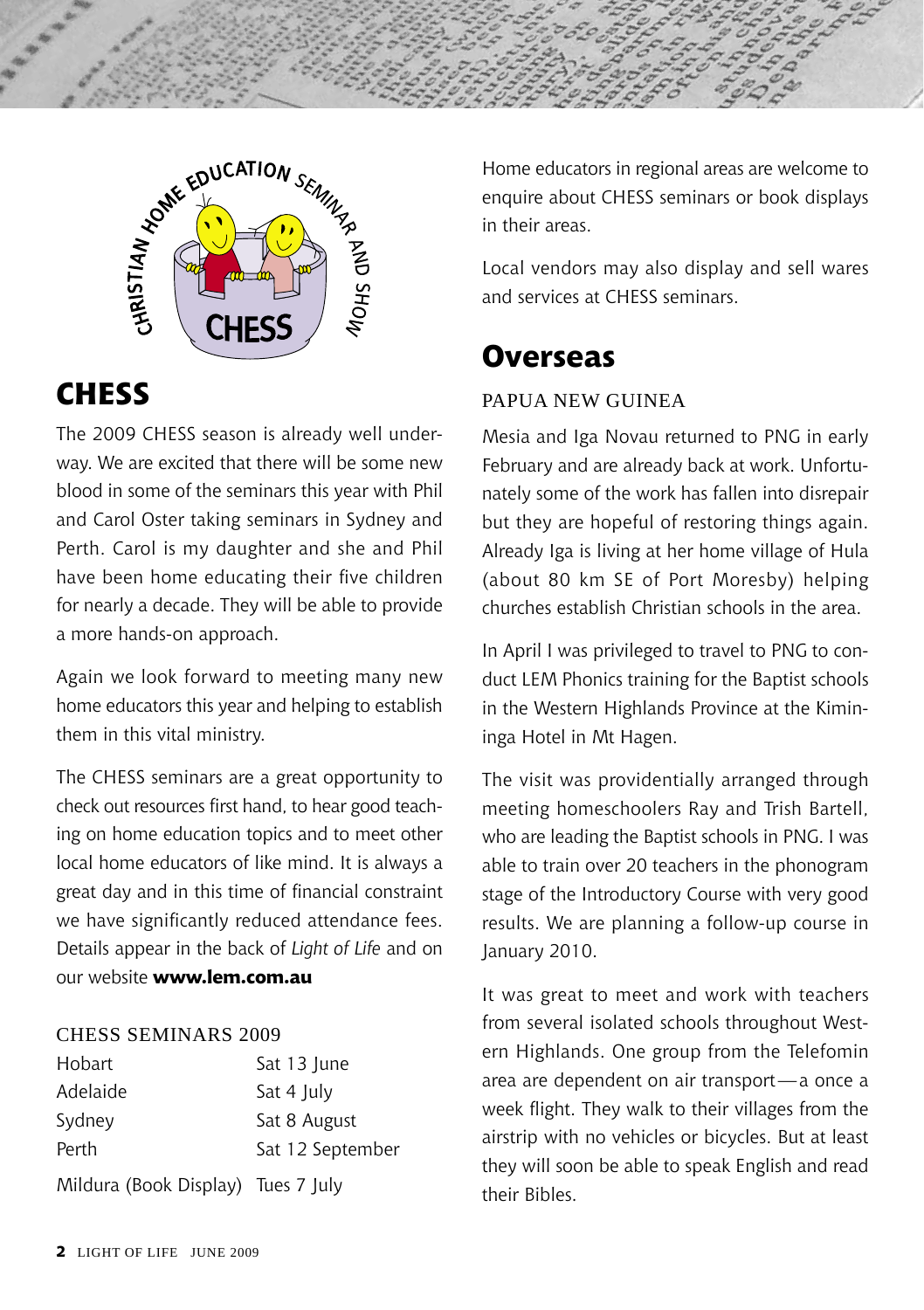# **News**

### Tanzania

Despite a decimation of staff, the teachers at Joshua Foundation in Arusha are pressing on with LEM Phonics. We are hoping that next year Evelyn Garrard can return to further train and encourage teachers. One of the teachers, Rebecca Lubilanji, is presently here in Canberra with her husband Patrick for the birth of their first child. By next year Rebecca should be back on the job training teachers in Tanzania.

### Uganda/Kenya

The schools in Kampala which began teaching LEM Phonics a couple of years ago are continuing successfully and I am hoping to visit them in November.

Home schooler Kay Symons and her husband are working in Mbale, Kenya, and exploring introduction of LEM Phonics to the local school.

#### **PERU**

The LEM Diploma course continues to progress and Bob Relyea is preparing certificates for the first group of graduates. Bob and Frances continue to make good progress with teacher training in schools throughout the country with both new contacts and follow up meetings. Kaye and I are hoping to visit Peru in October to meet leaders in the Chiclayo area and also speak at a large Christian teachers conference in Lima.

### **www.lem.com.au**

Anyone who has used the internet for a while will know how much free software is available out there nowadays. Think of something you'd like your computer to do, and more than likely someone has invented software to do it! Here's a handful of my favourite freeware utilities.

**AutoHotKey** *www.autohotkey.com*

This is a super-powerful little program that can create a hotkey (a hotkey is a keyboard combination like Ctrl-Z) for just about anything. You can just use it to launch applications or open webpages, but if you're really clever you can create complex procedures to automate frequent tasks.

#### **KatMouse** *www.katmouse.com*

Katmouse allows the mouse scroll wheel to scroll the item directly under the mouse pointer, without having to select it first. It may seem like a small function, but don't knock it 'til you try it!

**WordWeb** *www.wordweb.info*

If you love English and want to make sure that you always get the right word meaning, Word-Web is for you. It's a small program that lives in your system tray (near the clock) and allows you to look up any English word and get its meaning, synonyms, pronunciation and other information. The paid version also allows you to do 'wildcard' searches which are very handy for crosswords.

**E-sword** *www.e-sword.net*

E-sword is fully functional bible software which also includes a plethora of reference material like Webster's dictionary, Strong's concordance and Henry's commentary. The uncopyrighted bible versions (KJV etc) and other resources are free, but you need to pay licence fees for some of the copyrighted Bible versions.

*For questions or comments about our website or indeed anything computerish, please email john@lem.com.au*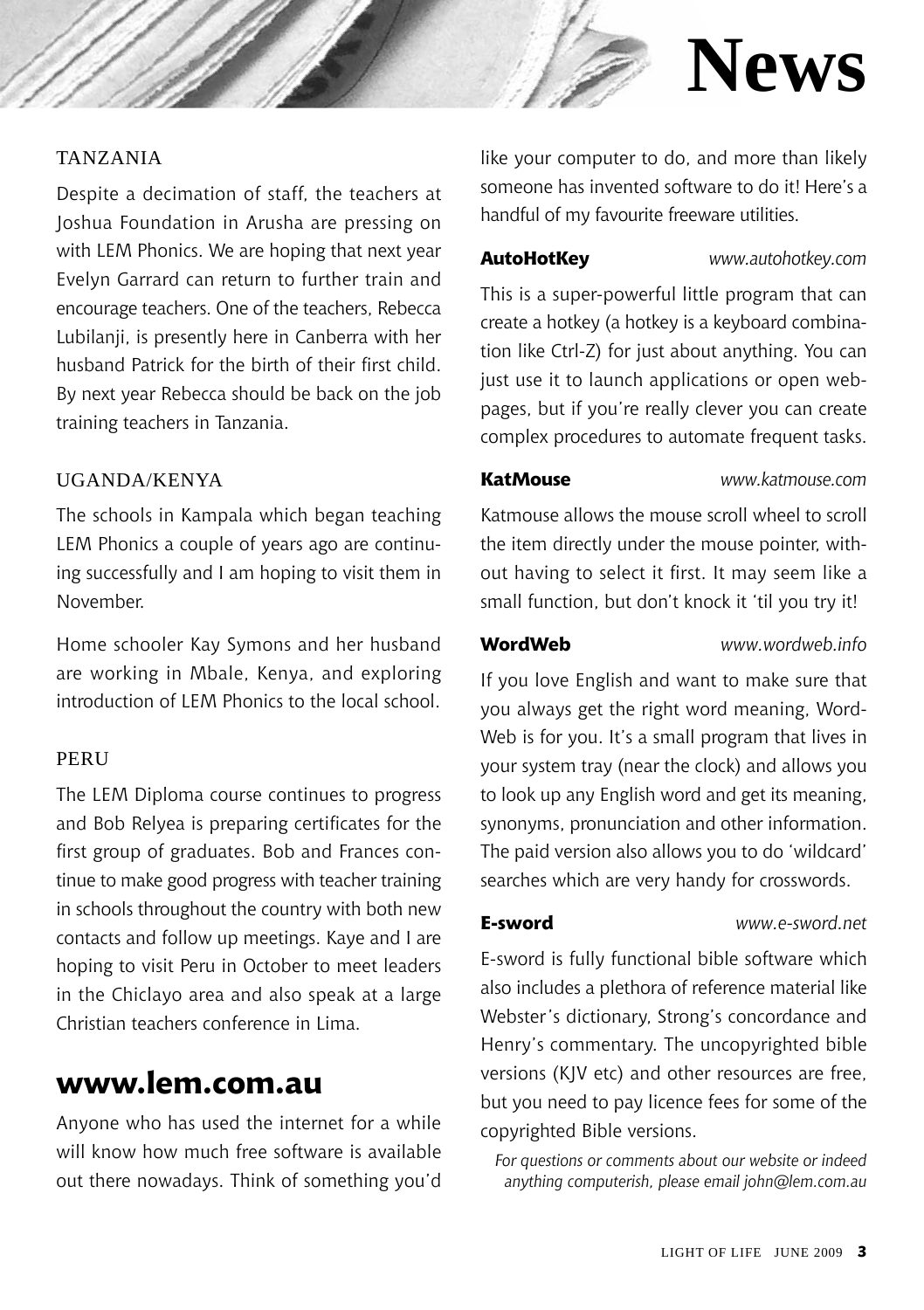# Exploring **Christian**

# **72 Teaching God's World peter frogle**

# ducation

Whilst God is one He is also a diversity—as in the Trinity. That diversity outworks in every area of creation and includes the diversity of knowledge.

This diversity of knowledge gives rise to subjects or disciplines of study. Some have suggested that subjects are a human construct, but in fact they are the identification of various aspects of God's diverse creation. The whole is too much for us so God has divided it (diversification) to assist us in grappling with the enormity of His truth. It could be seen in the same light as God's instruction to Adam to name (categorise) the animals in Genesis 2:19–20, dividing into categories the various parts of His creation.

There is such a wealth of knowledge in God's creation that we can be confident we will never know all that there is to know, or even know exhaustively about any one area of knowledge. Teaching God's world is such a huge field for learning and understanding that could embrace science, geography, history and much else. For the purposes of this article I would like to briefly explore aspects of history and geography.

### Nature of the study

History and geography are the study of the planet Earth, and its peoples in the outworking of the great plan of God. As we teach this great plan we inspire understanding, appreciation and worship for the God who created all things. Without God, any such study is meaningless. The fruit of this is the boredom many students suffer at school.

In the latter part of the nineteenth century, American educator George Counts developed a new discipline: Social Studies. In the course of time Social Studies has itself degenerated to SOSE, Studies of Society and the Environment. At least, that is what it was called last time I checked; as the education industry seems to be built on changing names so as to appear productive.

Social Studies was the fruit of a self conscious attempt to study man and his world without reference to God. This is a mammoth task as the evidence of God's presence is everywhere.

Counts was a disciple of the much-admired (in Humanist circles) John Dewey and as such agreed with Dewey in wanting to see the knowledge of God expunged from the curriculum. It was felt that Social Studies provided an ideal framework in which to achieve that goal. You see, society (social) is to do with man—and social studies is the study of man. As Dewey and his comrades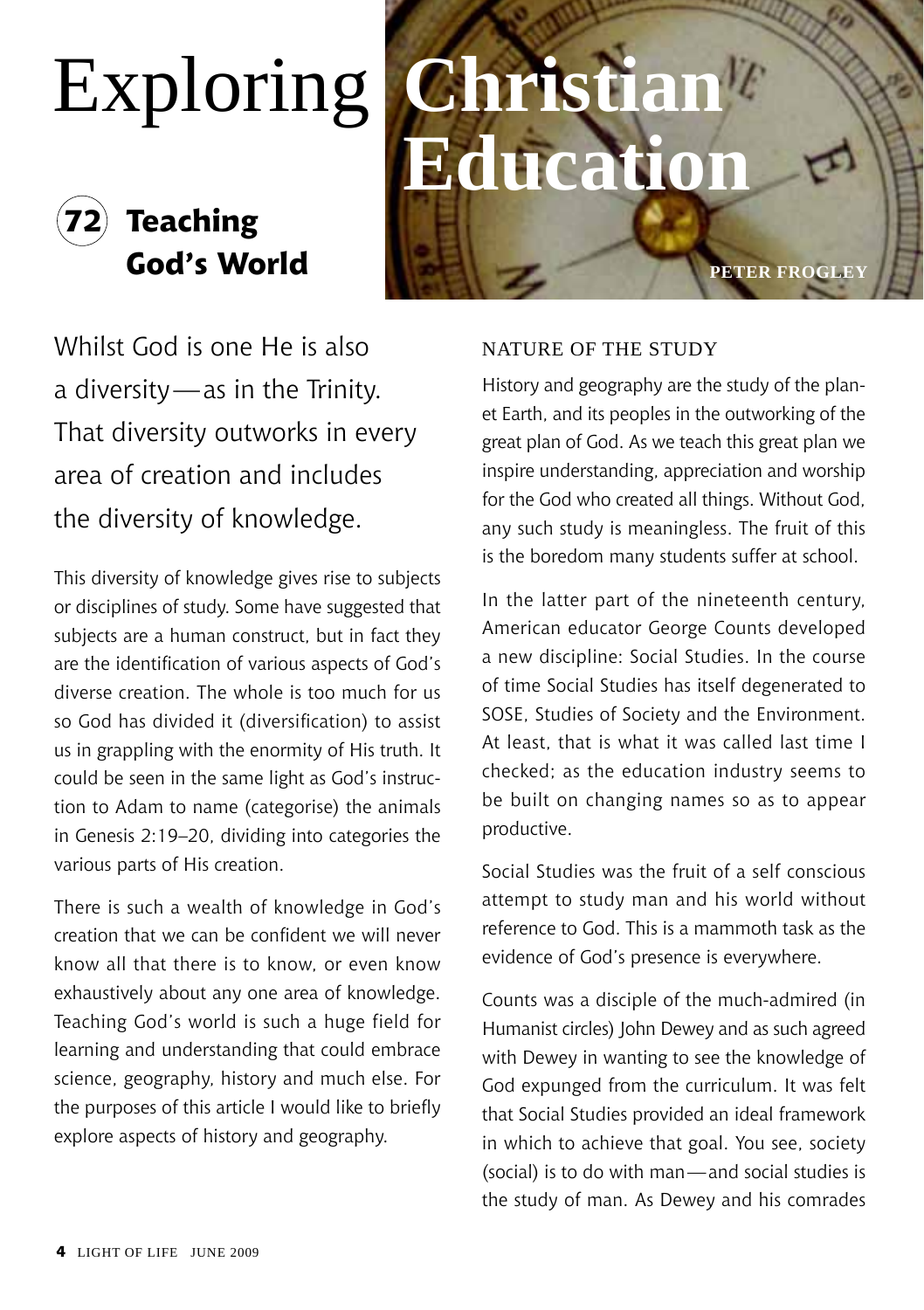believed there is no God, there can be no ultimate purpose for any studies and that atheistic belief expresses and encapsulates Dewey's education theory. What folly it would be to embrace Dewey's philsophy of education, when God has presented us with truth in His Word.

### Building the base

Having been subjected to Deweyism (Progressive Education) for nearly a century, educators and their students (all of us) have never had an opportunity to know what constitutes godly, biblical education. It is thus necessary for us to return to the Bible and build an understanding

of God's World from His perspective. Fortunately, God always keeps a remnant for Himself, who seek to glorify the Lord in all their doings including their thinking and writing. It is this remnant that God always uses to rebuild Biblical understanding, which lays the godly foundation for our children's future.

Rosalie Slater, writing in *Teaching and Learning America's Christian History*,

presents a summary of geography which applies to history equally well. This reveals to us the subtle danger Christian educators face when not only the content, but the very disciplines themselves are changed to suit the prevailing philosophy:

One subject which has become integrated into the social history of the Social Studies program is geography—a subject of endless fascination, information and knowledge of the globe, the theatre of man's activities. Again,

Social Studies attempts to study man and his world **without reference to God** 

what has happened in the curriculum in our state schools is part of the political philosophy which teaches that to achieve one world we must eliminate differences of individuality. By removing geography as a distinct subject the students of today do not study God's world—they study the world of man.

True education is the study of God's world. In all we do we should attempt to begin and end with God.

### biblical understanding

The Bible provides the undergirding and purpose for all of life and this is certainly true when it

> comes to education. We can learn to read the scriptures with this overall purpose of God in mind. For example, Paul writes:

And we know that all things work together for good for them that love God, to them who are called according to His purpose. For whom He did foreknow, He also did predestinate to be conformed to the image of His Son.

*Romans 8:28–29*

That in the dispensation of the fullness of times He might gather together in one all things in Christ, both which are in heaven,and which are on earth; even in Him: in whom also we have obtained an inheritance, being predestined according to the purpose of Him who worketh all things after the counsel of His own will…

*Ephesians 1:10–11*

We commonly interpret such passages in a totally spiritual context, focusing on the climax of time at the second coming of the Lord. Such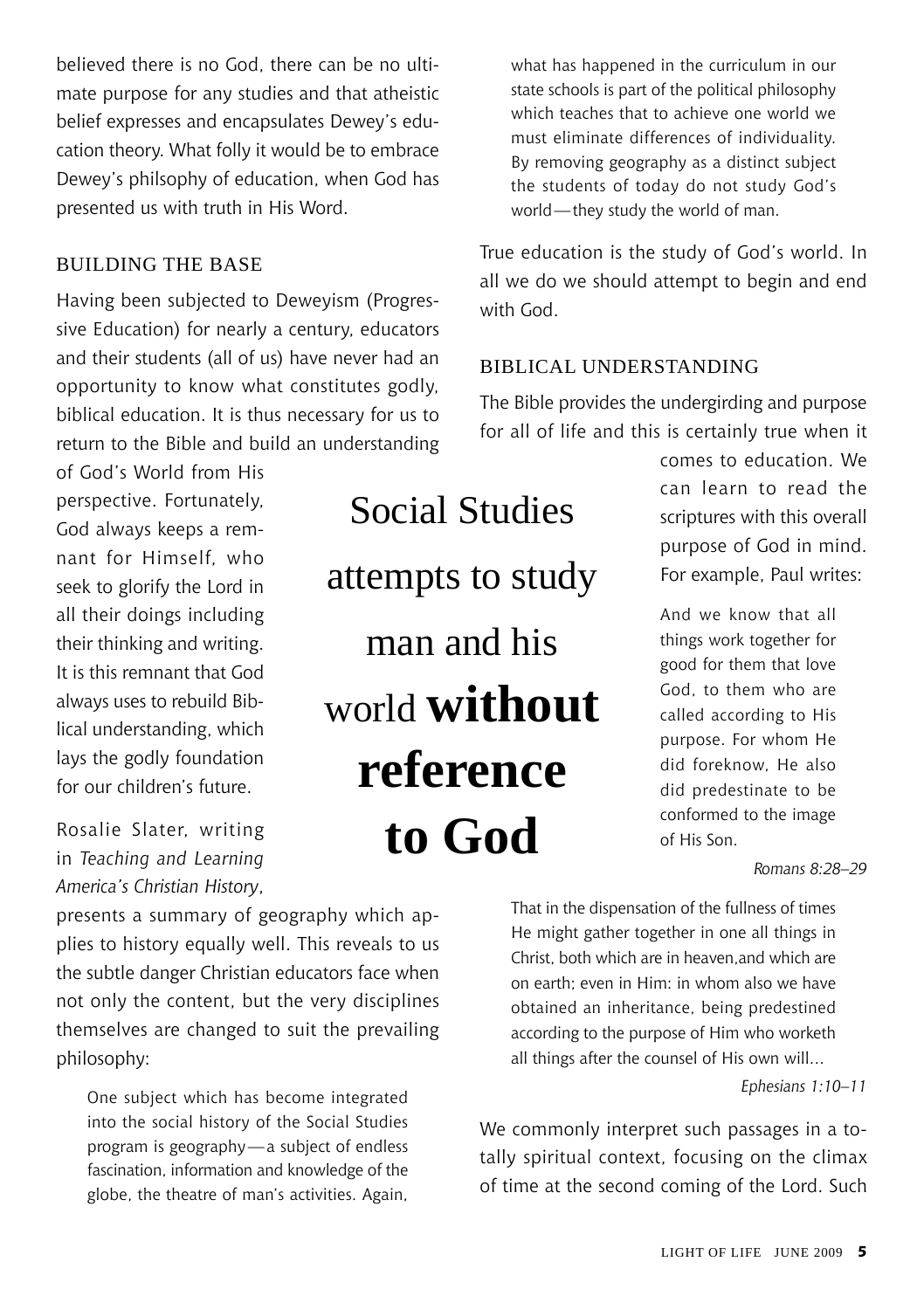interpretations have no consequence for our present lives, as we live in a real, physical world over which Christ is King—a world that has been predestined according to the purpose of Him. Such passages declare the Lordship and Provi-

dence of our God in all things, which must include the studies of history and geography.

Part of the reason for humanistic thinking becoming so prevalent in our day is that churches have lost sight of their call to build the kingdom and

have thus become increasingly humanistic. The gospel message has become focused on man and his needs as opposed to God and His glory. With that the church has become increasingly pietistic and other-worldly; unable to relate to the fullness of the sovereignty of our Lord Jesus Christ. By way of contrast we will explore fundamental aspects of a biblical approach to history and geography.

#### **HISTORY**

History was once well-understood to be the chronicle of God-ordained events. The Rev S W Foljambe wrote in 1876:

The events of history are not accidents. There are no accidents in the lives of men and nations. We may go back to the underlying cause of every event, and discover in each God's overruling and intervening wisdom. It has been said that history is the biography of communities: in another, and more profound sense, it is the autobiography of Him 'who worketh all things after the counsel of His own will' (Ephesians 1:11), and who is graciously timing all events in the interests of His Christ, and of the kingdom of God on earth.

history demonstrates the **centrality of Jesus Christ** in all things

This delightful quote lifts our eyes beyond human matters and kindles our vision for the purpose of God for our lives. Foljambe encourages us to carefully consider the supreme role of our Lord in the affairs of men and in this case the

> history and geography that shapes our lives.

> It is for us to work with the Lord to restore this thinking in the church and Christian schools of our day. In Foljambe's writing we see a Christian heritage which is seldom found today. It seems we

have squandered our Christian heritage of godly thought and action, which has consigned our nations to the godless, who are only able to lead us into further ungodliness. Our task is to rebuild the wall that has been broken down — return to the understanding of the great men of the past and build upon that to see the kingdom of God established on the earth. Noah Webster, compiler of the dictionary named for him, well understood this in the early nineteenth century when he wrote:

Almost all the civil liberty now enjoyed in the world owes its origin to the principles of the Christian religion. Men began to understand their natural rights, as soon as the restoration from popery at the dawn of the sixteenth century; and civil liberty has been gradually advancing and improving as genuine Christianity has prevailed.

This was the common understanding at that time—today it is considered a radical and extreme position, because we have lost our biblical underpinnings.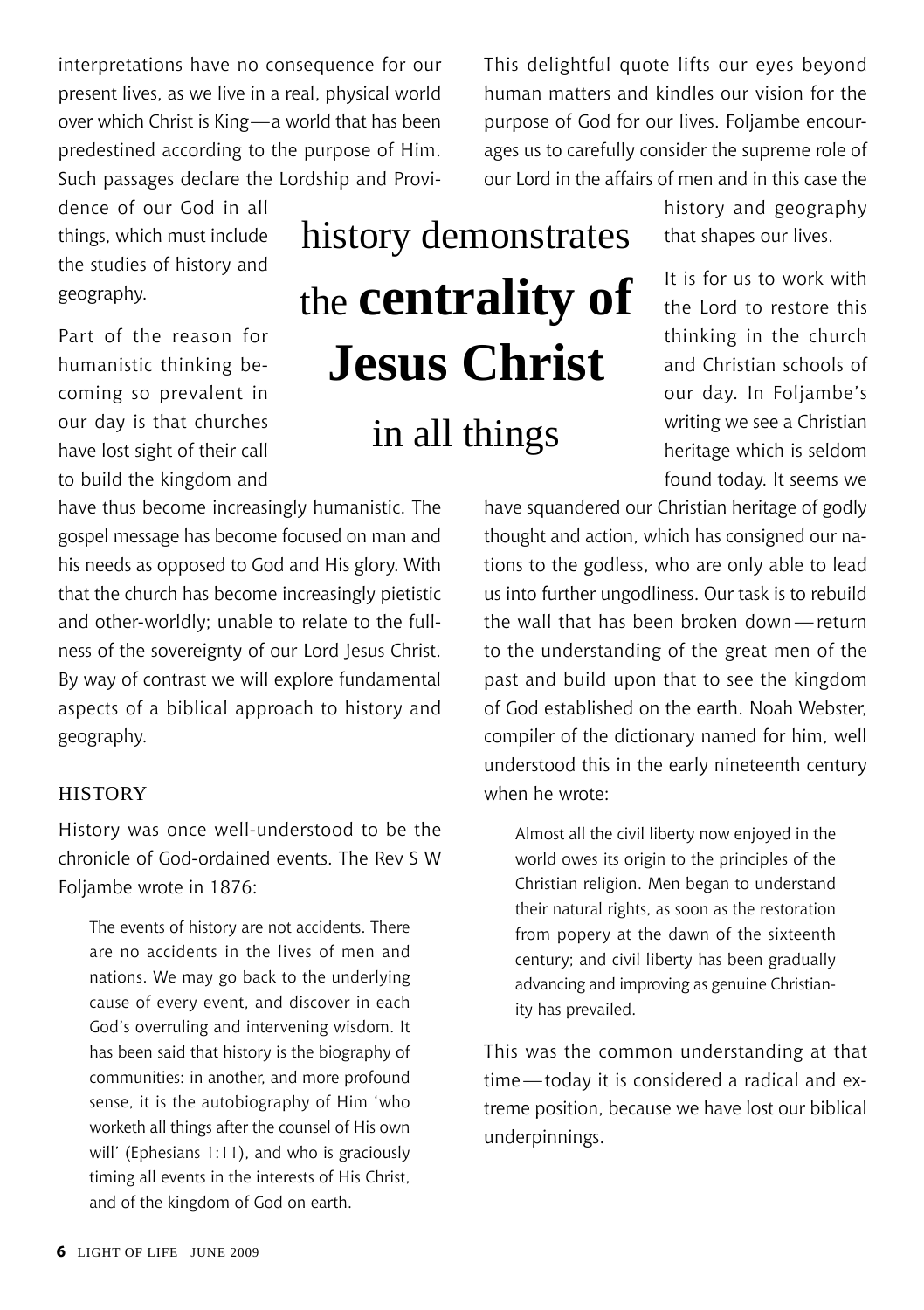History demonstrates the centrality of Jesus Christ in all things. History, on the one hand, looked forward to the Incarnation of Christ coming into the world as a man; and on the other, looks back to the Incarnation and the cross as the defining moment in history.

Paul Jehle, writing in *Go Ye Therefore and Teach*  says:

History is God's story of redemption, God as the sovereign and primary cause (both directly and in allowance) of every event, exercises both foreknowledge and power to direct the acts of men and nations.

In the second instance, history demonstrates the outworking of the Dominion Mandate— man fulfilling his destiny in time and on the earth.

### **GEOGRAPHY**

Modern geography is without root or purpose because its Creator is ignored and geography has

been relegated to a second rate discipline; being overshadowed by sociological disciplines. To find the context for geography it is instructive to return to the writings of the nineteenth century Christian geographer, Arnold Guyot, who wrote:

**or purpose** because its **creator is ignored**

modern geography

is **without root** 

…the entire globe is a grand organism, every feature of which is the

outgrowth of a definite plan of the all-wise Creator for the education of the human family and the manifestation of His own glory.

*Physical Geography; 1873*

As a foundation to developing a geography curriculum Paul Jehle writes:

Geography is the setting for God's Great Story. All the features of the globe were made in such a way as to prepare for the fulfilment of the plan of God, as if the earth were a giant theatre, with all the props in place at the right time for the performance of His Great Work. The boundaries of the nations, continents and races, were foreordained of God, to fulfil His purposes.

Geography is a study of the earth and all its beauty and wonder; such that it is difficult to pursue the study without being wondrously confronted with the One who put it all in place.

### Christian resources

Fortunately we are no longer bereft of resources that unfold the wonder and glories of history and geography in a Christian perspective. There are resources available for both primary and

> secondary levels. Each of the publishers we represent have commendable curriculum in both history and geography that consistently draw our attention to the Creator. LEM are working on a much improved *God's Plan for Me* for Kindergarten level, *God's Plan for Creation* for Grades 1–2, as well as having a mid-

primary *History of Australia* text.

There is no need to succumb to the godlessness Social Studies usually provides when God has seen fit to provide materials that seek to glorify His name—which, after all, is our ministry, or service to God.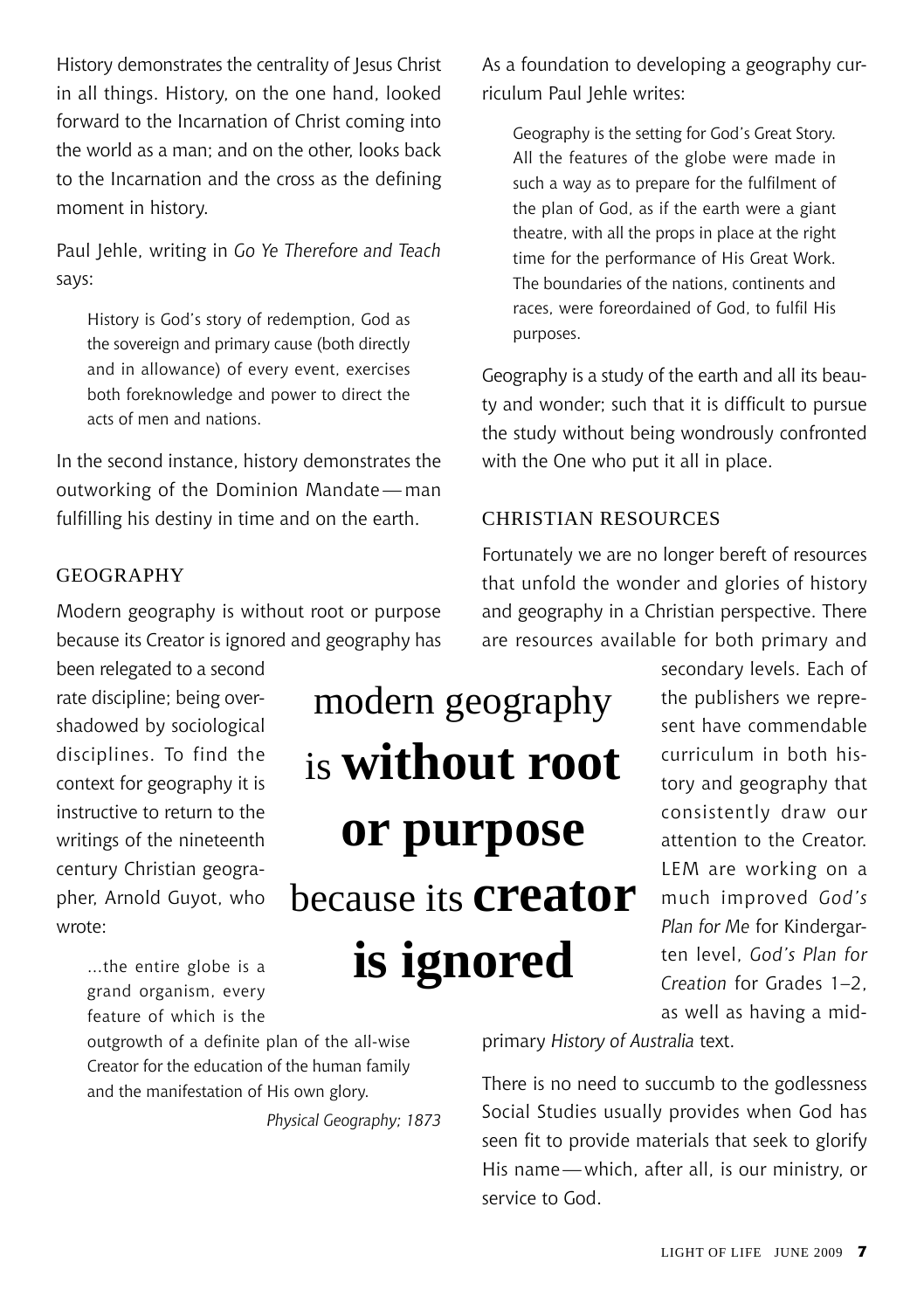**BRET McATEE** 

'Every child entering school at the age of five is insane because he comes to school with certain allegiances to our founding fathers, toward our elected officials, toward his parents, toward a belief in a supernatural being, and toward the sovereignty of this nation as a separate entity. It's up to you as teachers to make all these sick children well—by creating the international child of the future.'

> *Psychiatrist Chester M. Pierce, addressing 1973 Childhood International Education Seminar*

Despite the pagan educator's explicit intent to indoctrinate children into a worship of the state, Christians continue to send their children to government schools. Some Christians believe that their local schools are different because the teachers there are 'nice' and maybe even 'smart'. What they fail to realize is that 'nice' and 'smart' are buzzwords used in service of the reprogramming of children—often without the nice and smart teachers being themselves aware of the

# Thou Shalt **Have No Other Gods Before God**

malevolent design of government schooling to program and indoctrinate their children into a pagan statist religion.

The most effective reprogramming is done with a smile on the teacher's face. The Christian community has to realize that the Christian teachers in the school system to which they are sending their children have yoked themselves to a system that is at war with Biblical Christianity. Further, we must realize that the Christianity of 'Christian' teachers is either a Christianity that is in abeyance or a Christianity that has been reinterpreted to fit the mold of the humanistic agenda of the government schools in which they are employed. A Christian teacher who taught his subject matter from a Biblically Christian worldview in a humanistic school system would be fired in weeks if not days. Government schools are not populated by the kind of Christians who can help your children think God's thoughts after Him.

Government schools are committed to the religion of humanism, where man considered either individually or collectively as the god of that system. The man-centered idolatry of humanism is so obvious that government schools really ought to be considered churches. Just as Christian fathers in concert with Christian churches are charged with teaching children to think as Christians through catechesis, so the government schools are charged with teaching children to think as humanists through their lessons.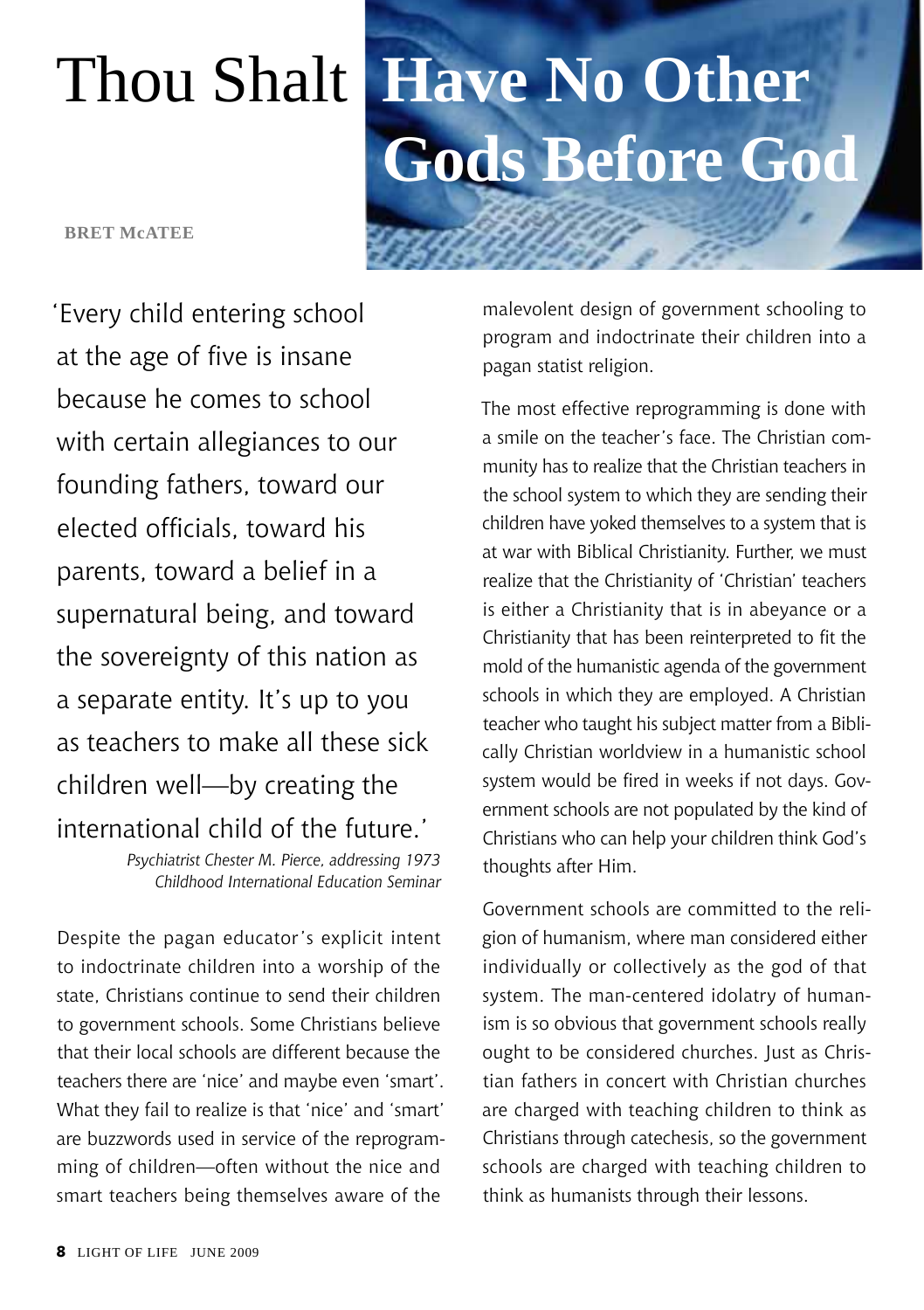In the church of humanism, the teachers are the ministers. In the church of humanism, the curriculum of its schools is the equivalent to the catechism in the church of Christianity. In the church of humanism, there are high holy days, which its adherents celebrate, just as Christian churches have their own high holy days that they celebrate. In the churches of humanism, people can be expelled for sinning against humanistic rules of political correctness just as in Christian

churches people can be excommunicated for sins against the Christian faith. All the dynamics that one finds in Christian churches and in the Christian faith are present in government schools. Government schools are the temples of humanism where the initiates are indoctrinated in the ways of a false religion. Don't let anyone say that Americans don't have an established religion.

Christian teachers have yoked themselves to a system that is **at war** with Biblical **Christianity** 

Let's briefly examine some of these claims and see if we can find evidence from those who are associated with government education to support this premise.

### More Than Reading, Writing, and **ARITHMETIC**

When considering whether government schools are committed to the religion of humanism, we read from Charles Potter, a former honorary president of the National Education Association:

Education is thus a most powerful ally of humanism, and every American school is a school of humanism. What can a theistic Sunday school's meeting for an hour once a week and

teaching only a fraction of the children do to stem the tide of the five-day program of humanistic teaching? (Charles F. Potter, *Humanism: A New Religion*, 1930.)

When considering whether teachers are the ministers of humanism, we learn from humanist John Dunphy:

I am convinced that the battle for humankind's future must be waged and won in the public school classroom by teachers that correctly

> perceive their role as proselytizers of a new faith: a religion of humanity that recognizes and respects the spark of what theologians call divinity in every human being … The classroom must and will become an arena of conflict between the old and new. These teachers must embody the same selfless dedication as the most rabid fundamentalist preachers, for they will be ministers of another sort, utilizing the classroom instead of a pulpit to convey humanist values in

whatever subject they teach, regardless of the educational level—preschool day care or large state universities. (*The Humanist*, Jan/Feb 1983)

When we combine Dunphy's quote with a quote from the father of outcome-based education, Benjamin Bloom, we begin to see that Dunphy's vision fits well within the vision of those who are 'shaping' public education:

By educational objectives, we mean explicit formulations of the ways in which students are expected to be changed by the educative process. That is, the ways in which they will change in their thinking, their feelings, and their actions. (*Taxonomy—Handbook I*, pg. 26)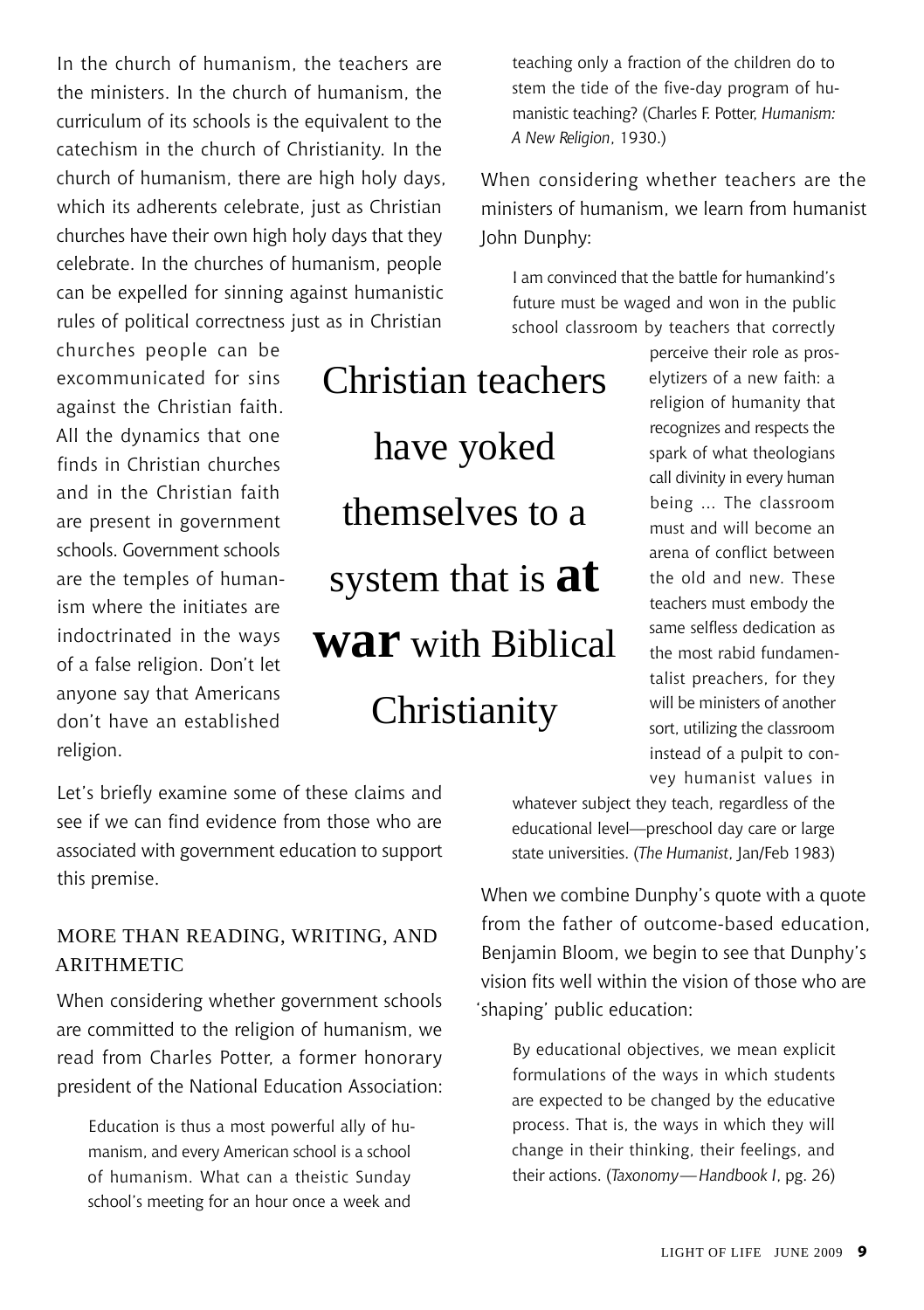When considering how the nature of the curriculum serves the ends of religious humanism, we have only to read from Dr. John I. Goodlad, former director of research and development at the Institute for Development of Educational Activities, who many years ago wrote that future curriculum 'will be what one might call the humanistic curriculum.' Looking forward to the future, Goodlad could say that his humanistic curriculum would 'become significantly evident by 1990 or 2000.' (*NEA Journal*, 'Directions of Curriculum Change', March 1966)

### Outcome-Based Education and Its Rotten Fruit

The idea that government schools are in real-

ity government churches is not only supported by the quotes I've provided thus far, but perhaps the best support for this claim can be seen by the overall structural methodology that informs the world of government education. This structural methodology is named Outcome-Based Education (OBE).

OBE is anchored in anti-Christian behavioral psychology and is committed to inculcating a particular socio-

political agenda that guides the student to adopt an anthropocentric value system based upon the precepts of pagan humanistic psychology. This stands in contrast to a Christian worldview, or a worldview based upon historic categories arising out of Western civilization. When the government schools use OBE as the methodology that structures their teaching, the result is to indoctrinate

by placing our children in government schools, we **train them to be pagans**

students who favor group-think over individualism, socialism over free market competition, and subjective oriented ethics over ethics that are transcendent. The end is the humanist 'new man' who has been taught to prefer egalitarian conformity and is prone to faulting individuals oriented toward industry and achievement. All of this is accomplished by manipulating students by means of emotive control. In OBE mind control, solid academics are thrown out in favor of pursuing self-esteem, being 'self-directed,' and achieving 'process skills.' OBE is dedicated to creating a culture of slavery.

In light of this very small sampling, and given that the first commandment forbids us to serve other gods, why do Christians send their covenant chil-

> dren to government schools? Why do Christians send their and God's children to an institution where they are immersed in learning the covenant ways of a false religion? Further, why are Christians surprised when their children, upon maturity, abandon the Christian faith? Having saturated them in the belief system of humanism, why would we expect them to be unfaithful to humanism? One reason why our children leave the

church is because by placing them in government schools, we train them to be pagans.

### Anticipated Objection #1 — Education Is A-Religious

Most 'Christian' teachers employed by government schools are not self-conscious about their contribution to building an anti-Christian culture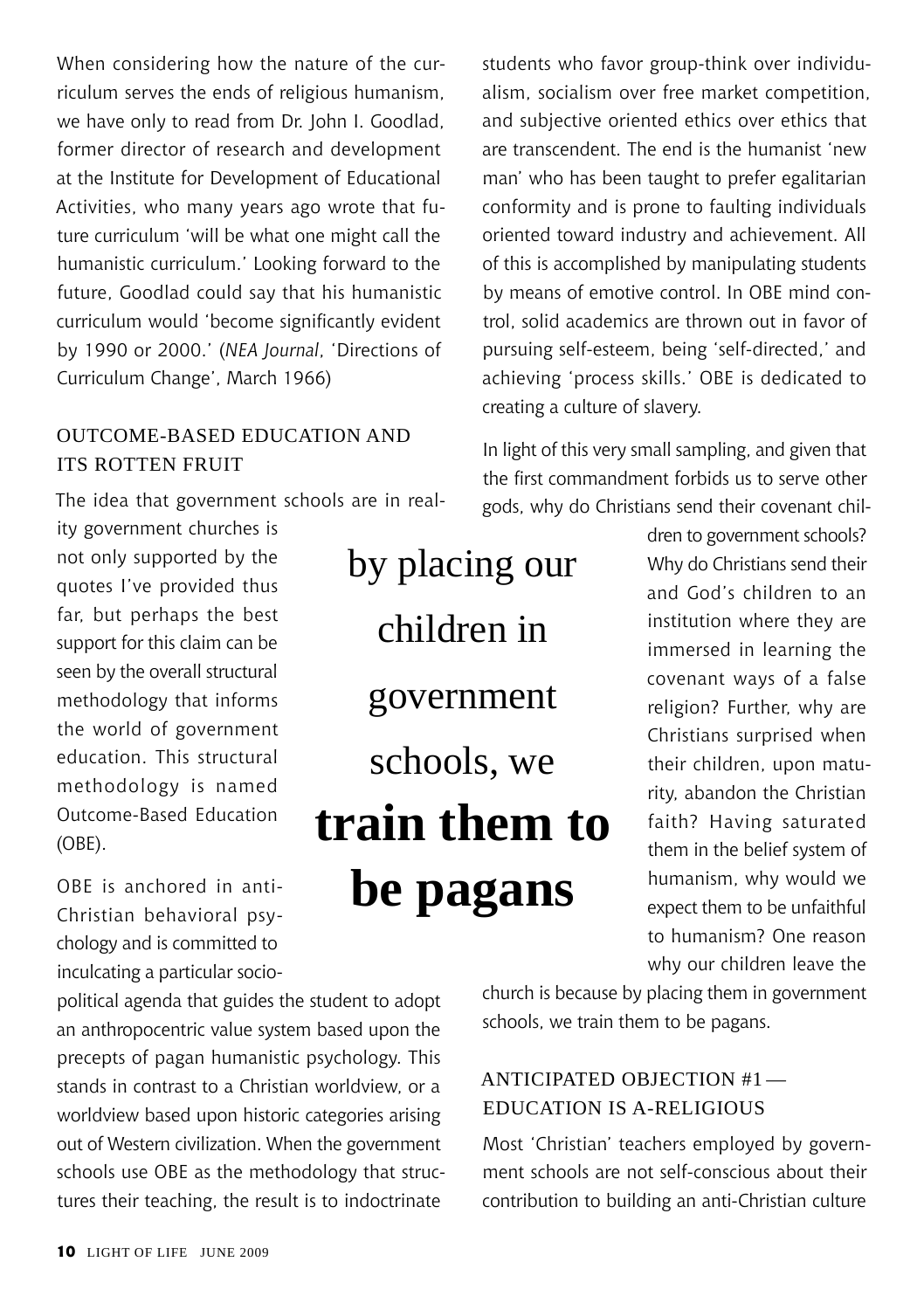in the way that they are teaching children. These teachers are too often Christians only in the sense of embracing a particular religious brand identity. Unfortunately, these 'Christian' teachers have never had the opportunity to probe and examine the presuppositions that inform the curriculum they are teaching and have accepted as their own.

Some would object to this by positing that education does not need to be specifically Christian since education is not spiritual but only intellectual. The objection reasons that education is

not religious: that education is one of the disciplines that falls within a 'creational common realm' where both Christians and non-Christians labor together, in spite of significant differences in presuppositions. These folks insist that education is to be done not by the standards of God's Word, but rather by the standard of natural law. They believe that God's Word doesn't

teach anything with regard to the disciplines one might expect to find in a liberal arts education. The truths of these disciplines, in their view, are taught by natural law and are self-evident.

But this is a peculiar minority reading raised only by some Reformed Christians. Other adherents of other faith systems understand perfectly well the importance of an education in keeping with their faith. This is why we can find people of other non-Christian faiths insisting on the importance of an education that is in keeping with their beliefs.

He alone, who owns the youth, gains the future.

*Adolf Hitler*

Give me your 4-year-olds, and in a generation I will build a socialist state.

*Vladimir Lenin*

Even were we to concede that education is not a spiritual discipline, we still have to come to grips with which metaphysical, epistemological, teleological, and axiological starting points should be presupposed in the educational process. Education always presupposes some theological order as standard. So even agreeing that education belongs to a spiritually undifferentiated com-

> mon realm, we must still ask, in the midst of many disputes in a pluralistic culture, which starting points will be presumed as the context in which the various educational disciplines find their meaning? The real issue is determining which regime's creation order will be presupposed. Obviously, if Christians agree that education is an 'undifferentiated common

*Vladimir Lenin*

Give me your

**4-year-olds**,

and in a generation

**I will build a** 

**socialist state.**

realm project,' then all Christians absolutely must agree that that project will explicitly and implicitly center on no other God than the God of the Bible who alone can provide the starting points that can render the educational disciplines rational.

### Anticipated Objection #2 — Keep the Schools Secular

A second objection by Christians who do not object to placing their children in government schools is that public schools do not teach humanist beliefs any more than they teach any other belief. The schools, so the thinking goes, are simply secular and neutral, neither promoting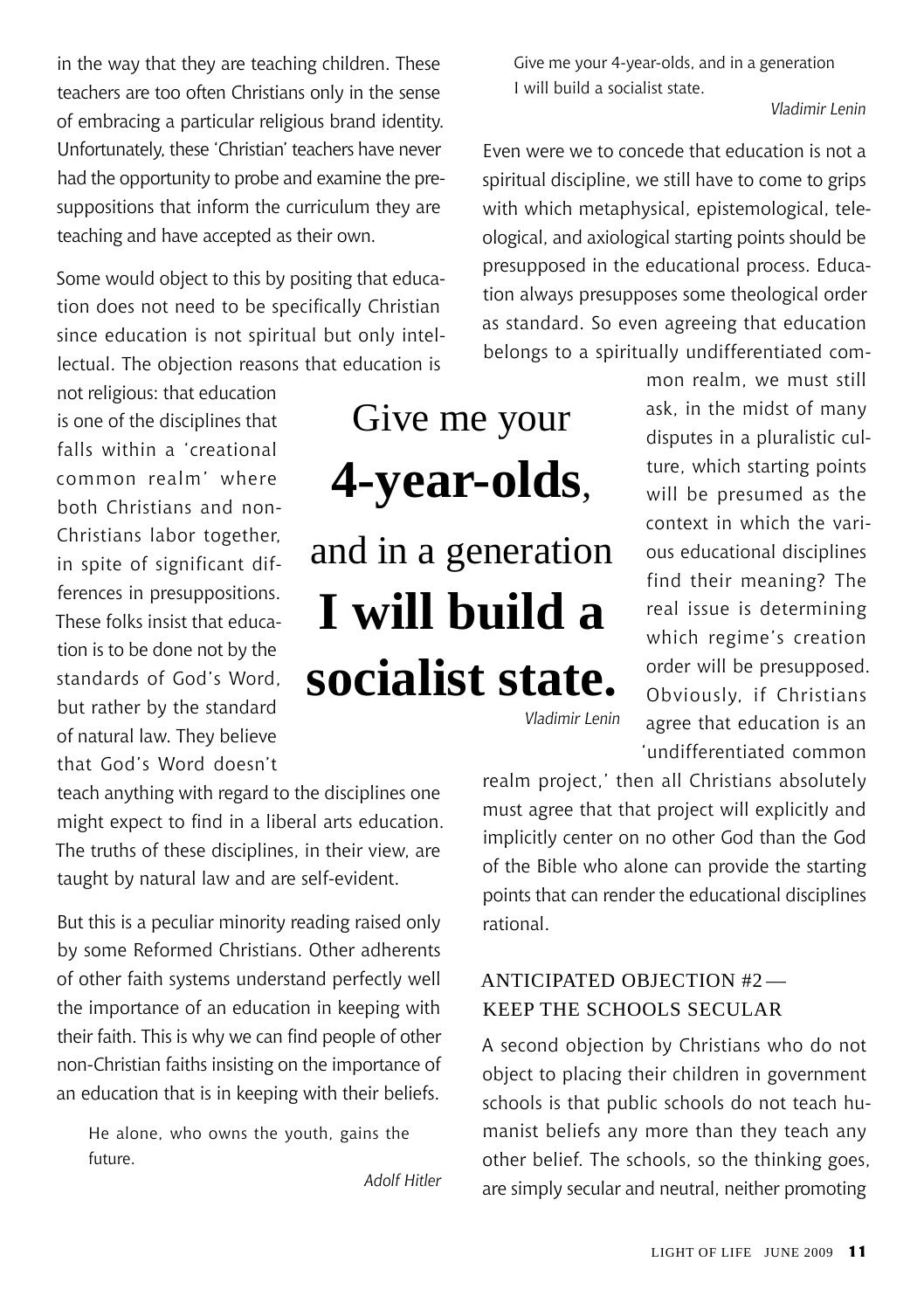nor demeaning religion. Therefore, any calls for Christians to pull their children from government schools are unwarranted.

desire this, we must immediately stop sending our children to government schools. Looking for

But teachers can't teach in a presuppositional vacuum; they must educate according to some perspective, worldview, or philosophical paradigm—and this paradigm, because it descends from a theological system of belief, is inherently religious. As we have noted, the

# government schools are the **temples of humanism**

reformation in our culture while at the same time immersing our children in a belief system that is at war with Christianity is a very odd way to prepare for reformation and religious awakening. Indeed, it is extraordinarily difficult to understand how prayers for reformation and awak-

ening will be answered by God as long as God's people continue to disobey God and poison their children's minds against Christ by sending them to government schools. Certainly we can say that one sign of reformation and awakening in the church will be Christian parents removing their covenant seed from humanist schools, thus taking the first commandment seriously again.

*Bret McAtee lives in Charlotte, Michigan where he pastors a small Reformed Church and dwells in familial contentment with his wife, Jane, and their three children. Pastor McAtee's other writings can be found at* **www. ironink.org**.

> *Reprinted by permission, Faith For All of Life http://www.chalcedon.edu*

worldview of government schools, regardless of any insistence to the contrary, is humanism.

### The End of the Matter

Christians are commanded to set no other gods before them. When American Christians send their children to those schools—in spite of what they know about their humanist indoctrination they are worshipping at the altar of humanism. There is simply no other way to put it. There may be rare exceptions, but as a whole, government schools are committed to sanitizing the Christian faith of those who enter their doors.

Many Christians have been praying for reformation and religious awakening. If we genuinely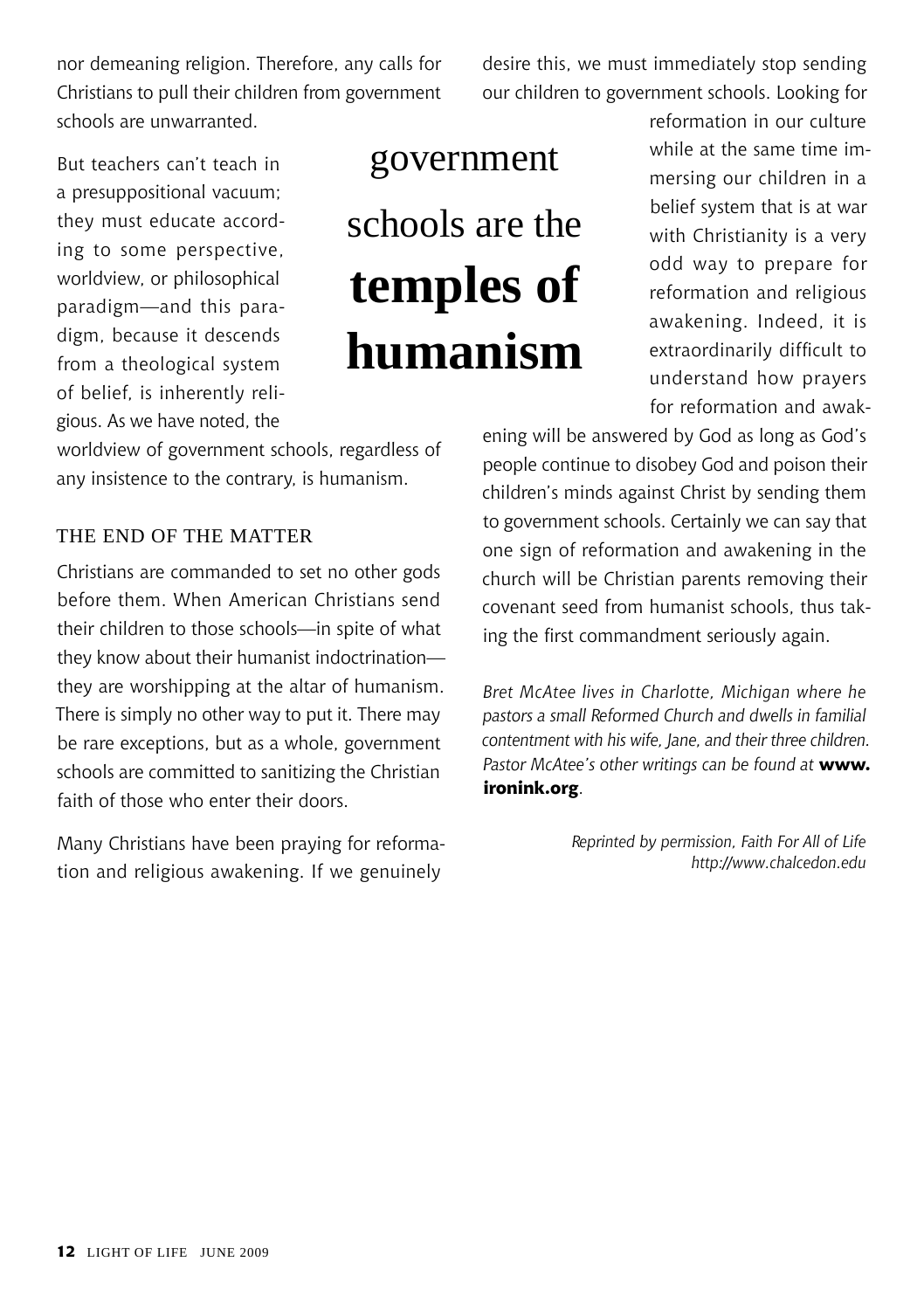# **Pediatrics**

**Peter Frogley, adapted from Joel Robbins**

Pediatrics, or the care of young children, traditionally entails the care of the child from shortly after birth until about age sixteen.

It is important not to be too stressed about a child developing 'according to the book', as children develop at their own unique pace. Being aware of this can prevent much parental anxiety.

Development charts have their place in identifying blatant developmental deficiencies to allow proper care to be taken as early as possible. As all parents are aware, there are unique health issues that seem to strike all or at least most of our children.

# **Normal Childhood Diseases**

There is really no such thing as a 'normal' disease, regardless of how common it is. A better description would be 'common childhood diseases'. The body is not designed to be sick, but due to wrongdoings and other influences experienced by a majority of the population, many illnesses are common. In too many cases our diseases are well-earned.

If we are honest with ourselves and look at the research that has been expended on behalf of these 'normal childhood diseases' and the great strides medical science has made, we must ask the same question as Harry Beiler, MD:

Why then are the offices of the country's thousands of pediatricians and general practitioners filled with runny-nosed, tired, allergic, feverish, rundown, anemic, bespectacled, acne-ridden, too thin or obese children?

If the childhood diseases are normal, why doesn't every child get them? Why do they bypass some only for those children to fall victim to cancer, diabetes or some other degenerative disease?

# **From the Production Line**

Children should be born with a totally healthy and toxic-free body (bearing in mind that there is no perfection in this sin-ridden world).

This health should remain as their mother nurses them while consuming only a naturally right diet. As children begin consuming naturally right solids their body will remain in health.

Unfortunately, many mothers, often unwittingly, have developed faulty eating habits and their child is born toxic. Often the newborn's intestine is full of meconium — a black, oxidised, toxic bile.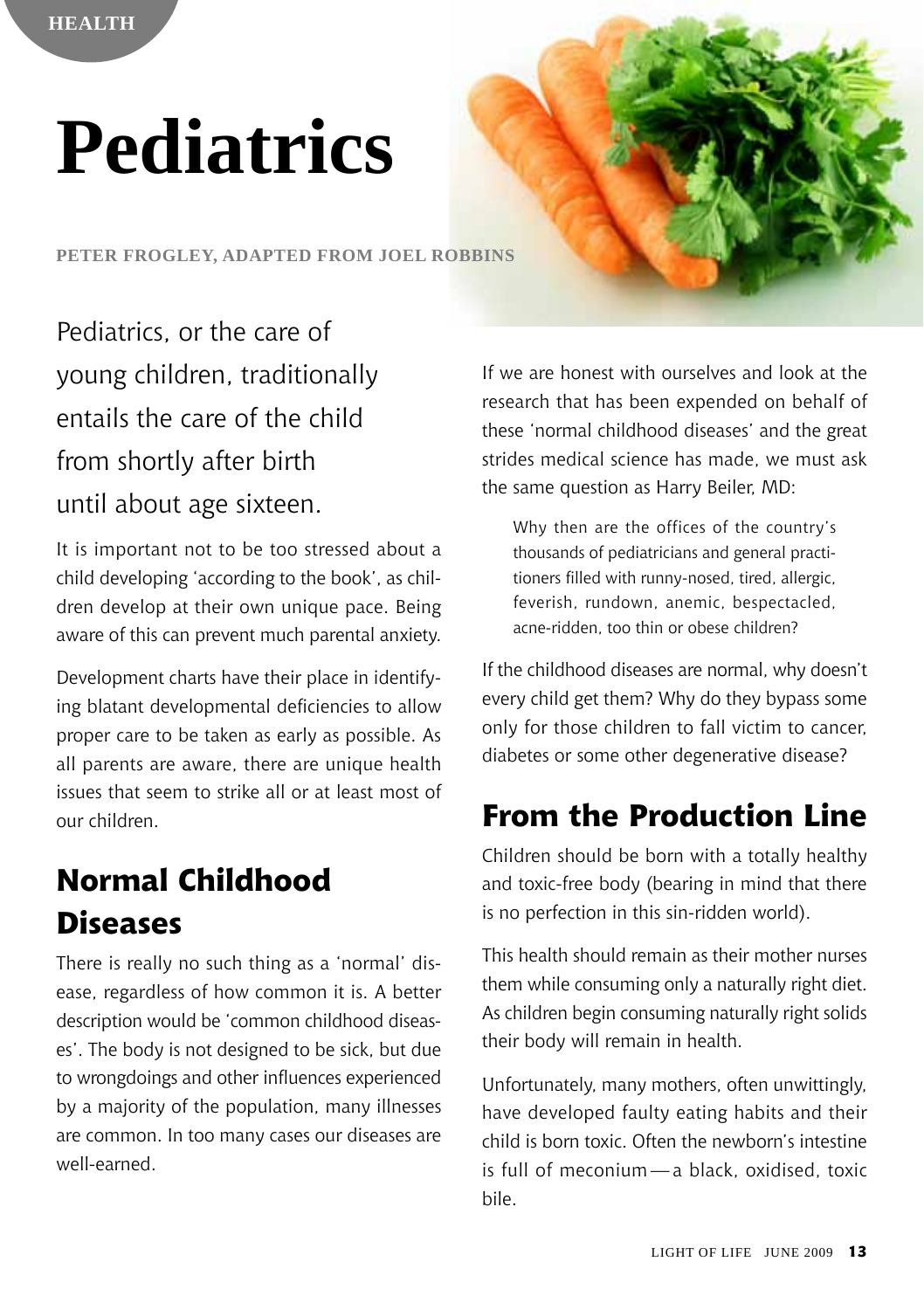This tells us that the child's liver has already had a good workout and is in the beginning stages of toxicity.

A far too common scenario is that as children begin to grow they are fed poisoned mother's milk, or an artificial substance that resembles milk only in appearance. When they begin eating solid food, they are fed toxin-laden substances having little or no nutritious value.

The body of this child, which is still full of vitality, will attempt with all its might to push these toxins out of its system using any vicarious avenue it can.

It is this situation we have come to accept and thus call various conditions 'normal childhood diseases'!

# **The List of Diseases**

Dr Robbins lists and then describes what happens with each disease.

### **MEASLES**

*A contagious viral disease affecting mucous membranes and skin.*

Measles is the vicarious elimination of toxins via upper respiratory and sinus membranes as well as skin. The measles virus sets up housekeeping in the toxic debris of the mucus membranes, setting the fever mechanism in motion.

### **CHICKENPOX**

*An acute illness thought to be contagious and caused by a virus affecting mainly the skin, producing eruptions.*

Chickenpox is the vicarious elimination of toxins via the skin, primarily the oil producing glands of the skin. The chickenpox virus sets up

housekeeping in the toxic debris, putting in motion the fever mechanism.

### **MUMPS**

*Infection and inflammation of the salivary glands, usually the parotid gland.*

Mumps is caused by toxic accumulation in the salivary glands which gives licence for the infective virus to set up housekeeping, resulting in fever and the accompanying febrile symptoms.

### Ear Infections

*Infection of the middle ear causing pain and fever.*

Toxins are vicariously eliminated via the mucus membranes of the middle ear. Because this mucus is laden with toxins it is thicker than normal and as a result it does not drain efficiently through the eustachian tube into the throat. The mucus builds up inside the middle ear, putting pressure on the ear drum and causing pain.

*Dietary advice: Eliminate all dairy products (except butter), eliminate wheat and corn.*

### SINUS INFECTIONS

*Mucus drainage on a chronic basis usually with no fever or other acute symptoms.*

Caused by the vicarious elimination via mucus membranes of the sinus cavities. In some cases bacteria set up house in which case the thicker white to yellow mucus is produced. The presence of the scavenger may set off the fever mechanism. If mucus is thinner and clear an infective organism is not present. The buildup of mucus and inflammation of the mucus membranes can produce pressure in the sinus cavities, causing a sinus headache.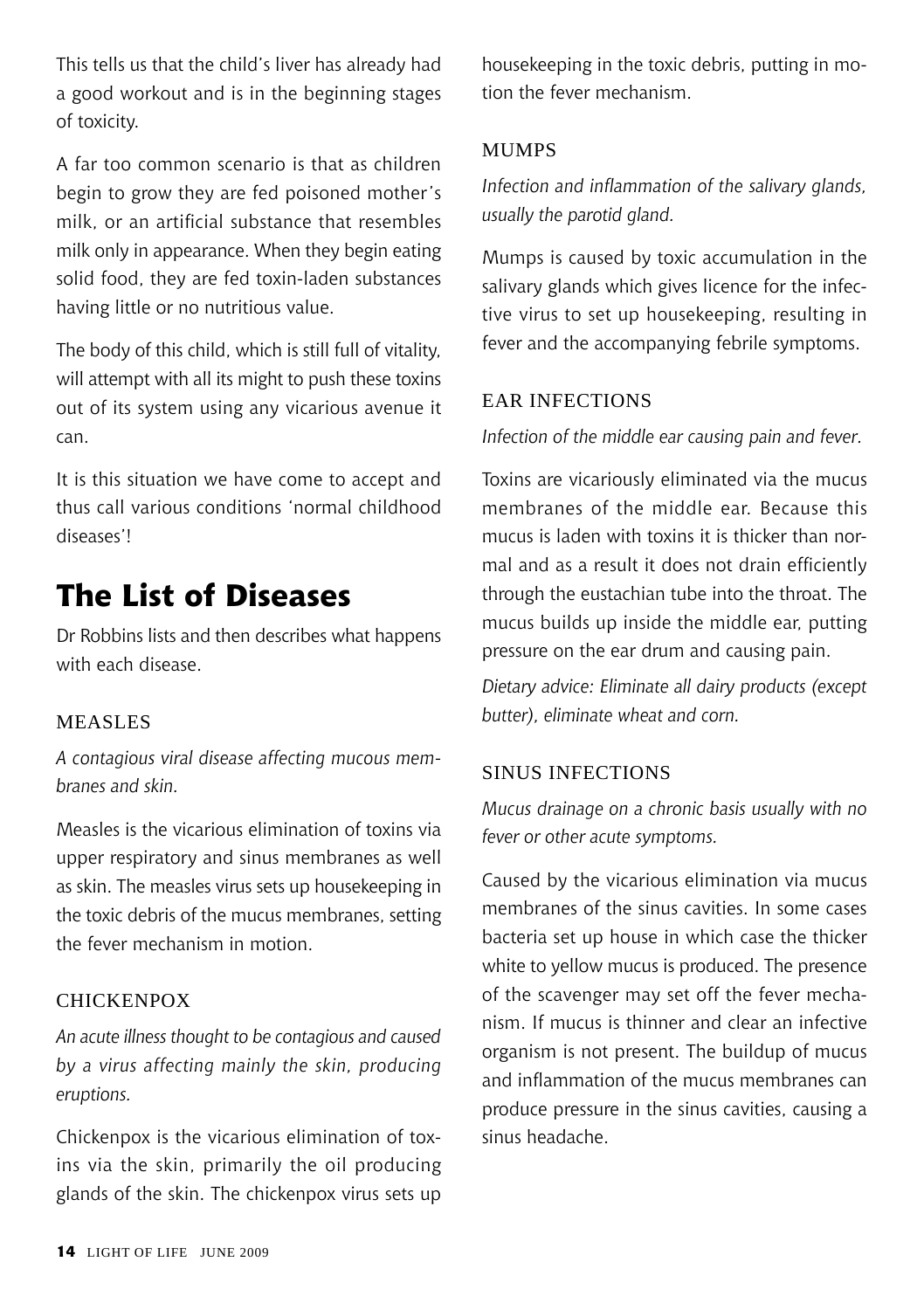### **TONSILLITIS**

*Inflammation of the tonsils and throat area resulting in a sore throat.*

Tonsillitis is caused by the tonsils and adenoids becoming enlarged when the lymphatic system becomes congested. Congestion of the lymphatic system results when the liver is too congested to process the waste products and toxins the lymphatic system has picked up from the cells of the body. In an effort to overload the

if the childhood diseases are normal, **why doesn't every child get them?** 

blood stream and liver the lymphatic system accumulates the toxins in the lymph nodes. These temporary storage sites become inflamed. Because of the stagnant accumulation of toxins in the lymph node (tonsils) bacteria can set up housekeeping, resulting in an infection.

### Acute Respiratory Disorders — Croup, Bronchitis and Pneumonia

These all involve the same basic mechanism as far as their cause; the symptoms varying slightly based on which part of the respiratory tract is carrying out the vicarious elimination.

**Croup** involves the mucus membranes of the throat, larynx and bronchial tubes.

**Bronchitis** is the inflammation and toxic mucus production of the mucus membranes of the bronchial portion of the respiratory tract.

**Pneumonia** the vicarious elimination via the mucus membranes in the alveolar or air sacs in the lungs.

These conditions are caused by the vicarious elimination of toxins via the mucus membranes of the respiratory tract. With the resultant in-

> flammation of the mucus membrane the air passages are hindered, resulting in difficulty in breathing.

> The cough reflex is set in motion as a result of the abnormal mucus production in an effort to eliminate it from the lungs. Should a bacteria or virus set up housekeeping in the toxic debris, the fever mechanism will be

engaged.

The liver can become involved in the elimination process resulting in nausea, vomiting and/ or diarrhea.

### **Conclusion**

Most parents will be well aware of these conditions in their own lives as well as the children. If we accept Dr Robbins' diagnosis it is clear that these conditions are not just something we catch from outside but a response of our bodies to that which has been put into them. It is worth seriously considering how we can change what we allow to enter our bodies—the result may well be significantly improved health not only for ourselves, but particularly for our children. Most children's diseases are not inevitable, but are often caused by poor eating habits.

> *Adapted from notes compiled by Dr Joel Robbins, Tulsa, Oklahoma.*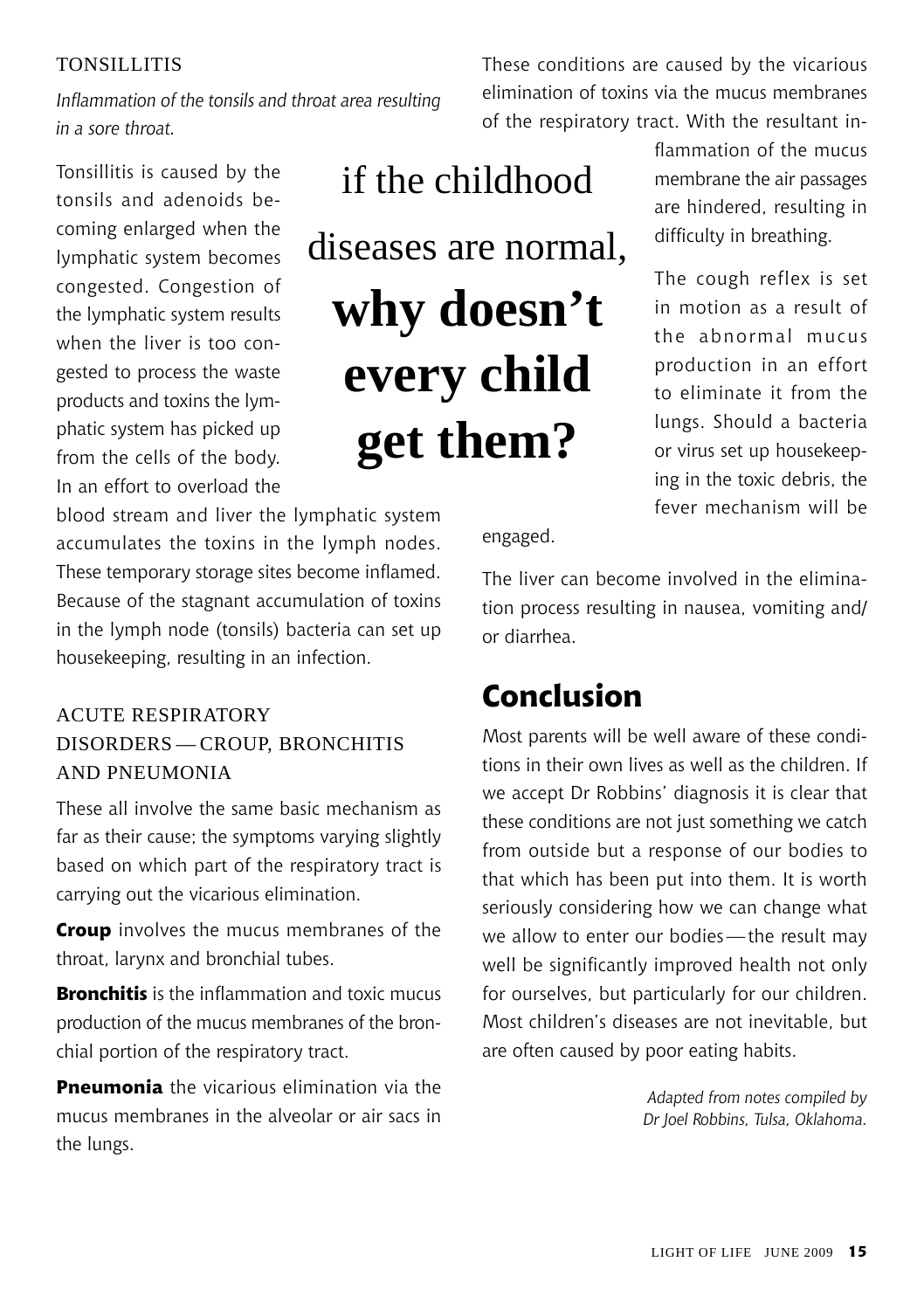### **LEM Phonics Teacher's Resource Kit (for schools only)**

The long awaited LEM Phonics Teacher's Resource Kit is now available as an online resource. At the time of release only the phonogram section is available, but this already contains over 250 pages of worksheets and activities. Other sections for phonemic awareness, the word list and extra notes and helps are currently being prepared for use with the kit. Having the kit online allows us to add to the kit regularly and advise when new materials are uploaded.

The TRK is only available on its own website with an access address and password exclusively dedicated to your school. Resources are easily printed from pdf files and duplicated for your class.

When you purchase access to the TRK your school will be issued with a certificate containing your access address and password. Your initial user fee of **\$149** allows you to use the TRK until 31 December 2009, when you will have the option to renew your subscription and continue access and updates. When you renew at a cost of **\$99** you will receive a new access certificate and password. The old password will expire after 31 December and will no longer access the resources.

Initial purchasers who purchase the TRK after 1 August each year will have access until the following year's end.

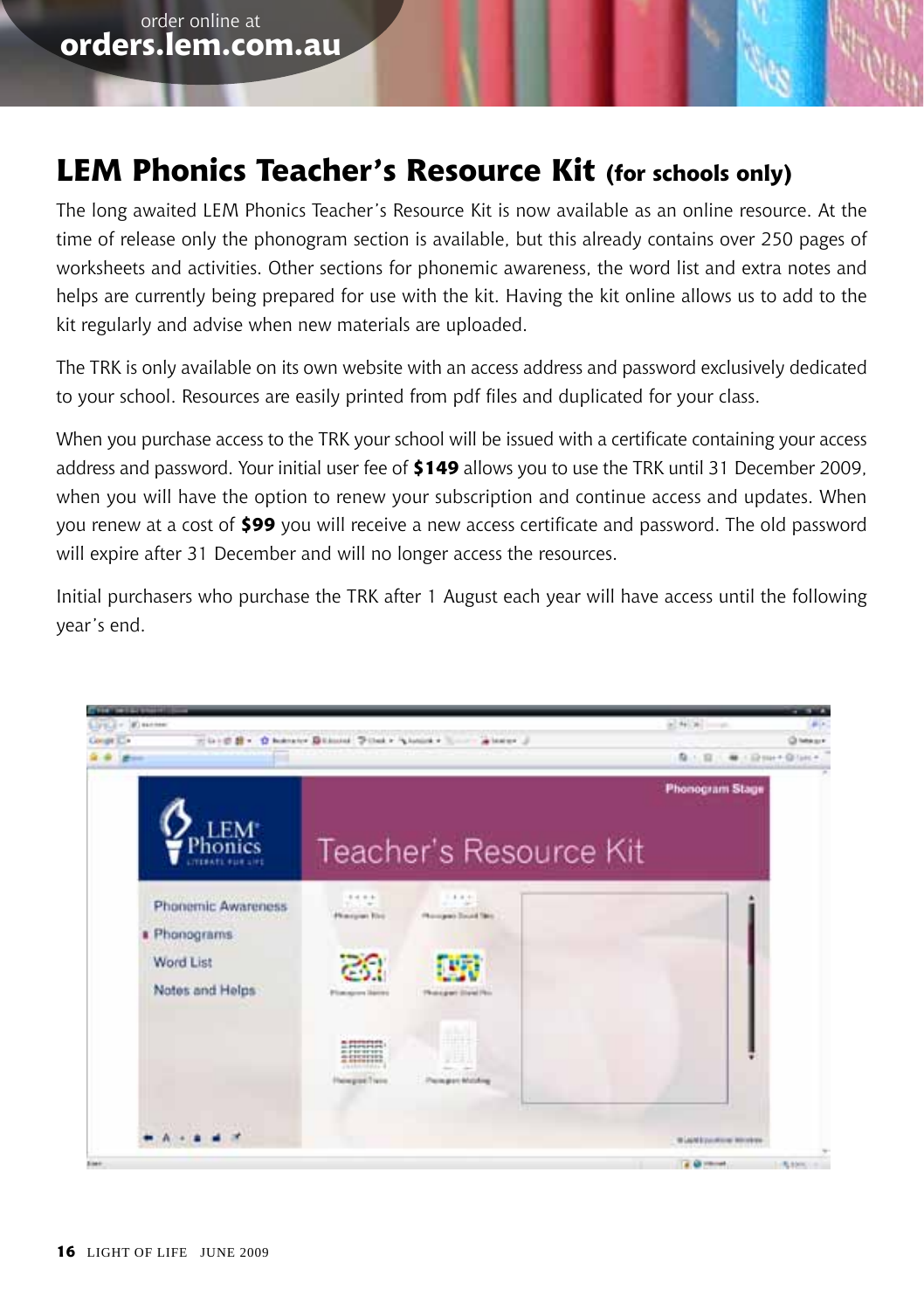# New **Arrivals**

## **Sounds Sheet**

These two colourful A4 charts show vowel sounds and their phonograms on one and the consonant sounds and their phonograms on the other. Very useful for students in the word building phase of the LEM Phonics program. **\$2.50**

# **Phonogram Rulers**

The ideal desk aid for students in learning their phonograms. This 30 cm flexible polypropylene ruler shows each of the 75 phonograms. **95c**





# **Let's Teach Art: now in colour**

The *Let's Teach Art* Grade K Teacher's Manual is now available with full colour illustrations. This has enhanced the usefulness of the book and eliminated the need for the extra CD-ROM of colour pictures. **\$29.95**

## **You Can Be Another Great Australian**

Margot Ogilvie, a long time home schooler from Victor Harbor in South Australia, has produced a book of 40 short vignettes on Australian history. Some are well known, others you may have never heard of, but together they make a lovely study of God's hand on a selection of his Australian people. Margot's book presents in such a way as to encourage you and your children to recognise we too are part of the making of God's history of Australia.

A good companion book for *History of Australia.* 106 pages, large format. **\$16.95**



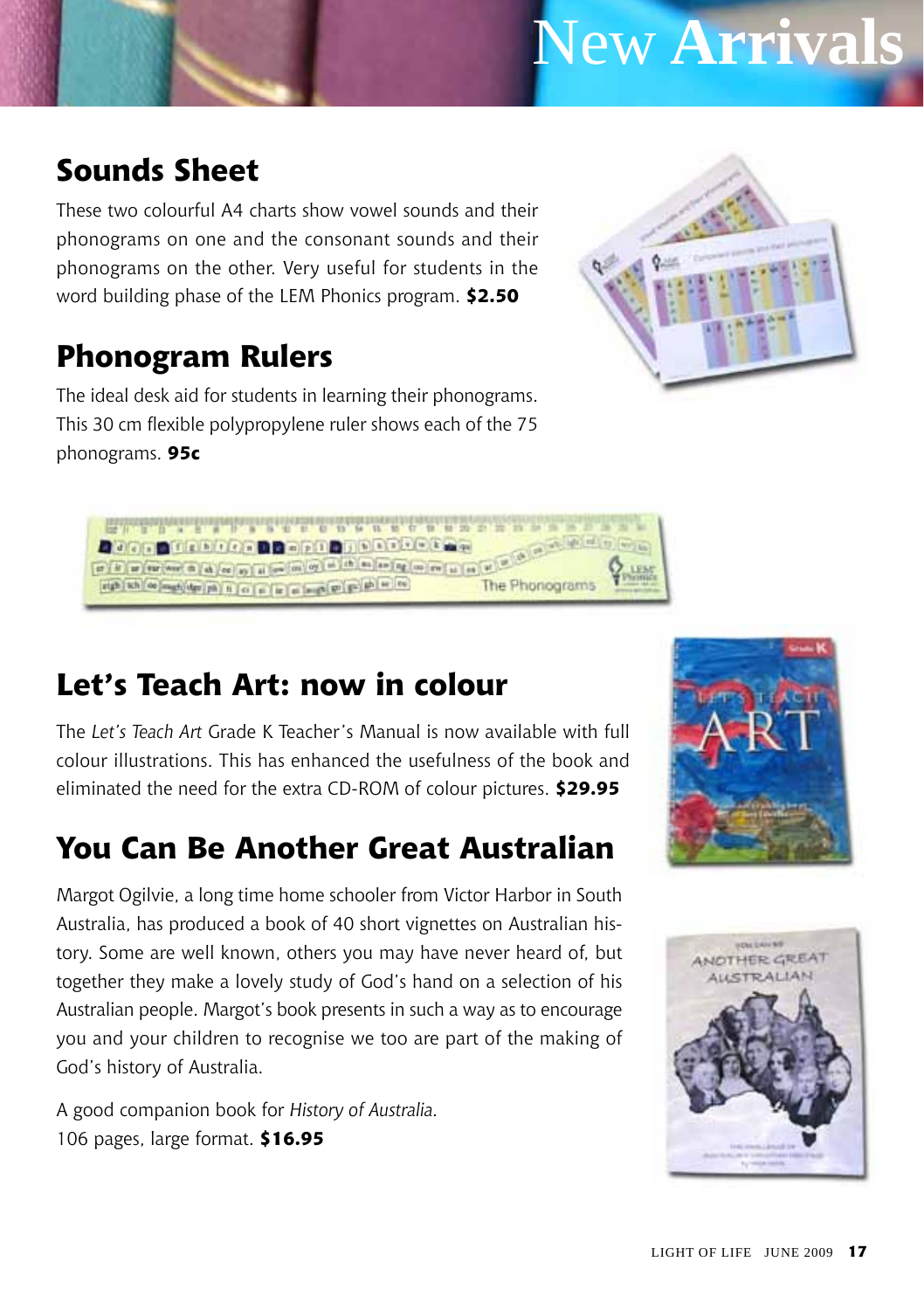

# **Rod and Staff**

### The Bible in My Heart

A large format book of lovely short stories from the Bible with a full page drawing to colour for each story. For Lower Primary students **\$4.55**

# **A Beka Book Revised Editions**

A Beka's ongoing revision of books continues:

Grade 4: Penmanship Mastery I A revised penmanship book for Grade 4 in smaller format. **\$21.15**

### Grade 4: Arithmetic 4

New revised fourth edition with upgraded illustrations and layout

| Student Worktext          | \$31.00 |
|---------------------------|---------|
| Teacher Edition           | \$95.90 |
| Tests and Speed Drills    | \$12.95 |
| Test and Speed Drills Key | \$20.45 |

### Grade 7: Grammar and composition I

New fifth edition. A refreshed upgrade with new layout.

| Student Worktext      | \$34.55 |
|-----------------------|---------|
| Teacher Key to Text   | \$56.40 |
| Student Test and Ouiz | \$10.70 |
| Test and Quiz Key     | \$20.45 |

### Grade 7: Vocabulary, Spelling, Poetry I

A revised fifth edition in small format.

| Student      | \$21.85 |
|--------------|---------|
| Teacher Key  | \$56.40 |
| Student Ouiz | \$12.00 |
| Quiz Key     | \$20.45 |







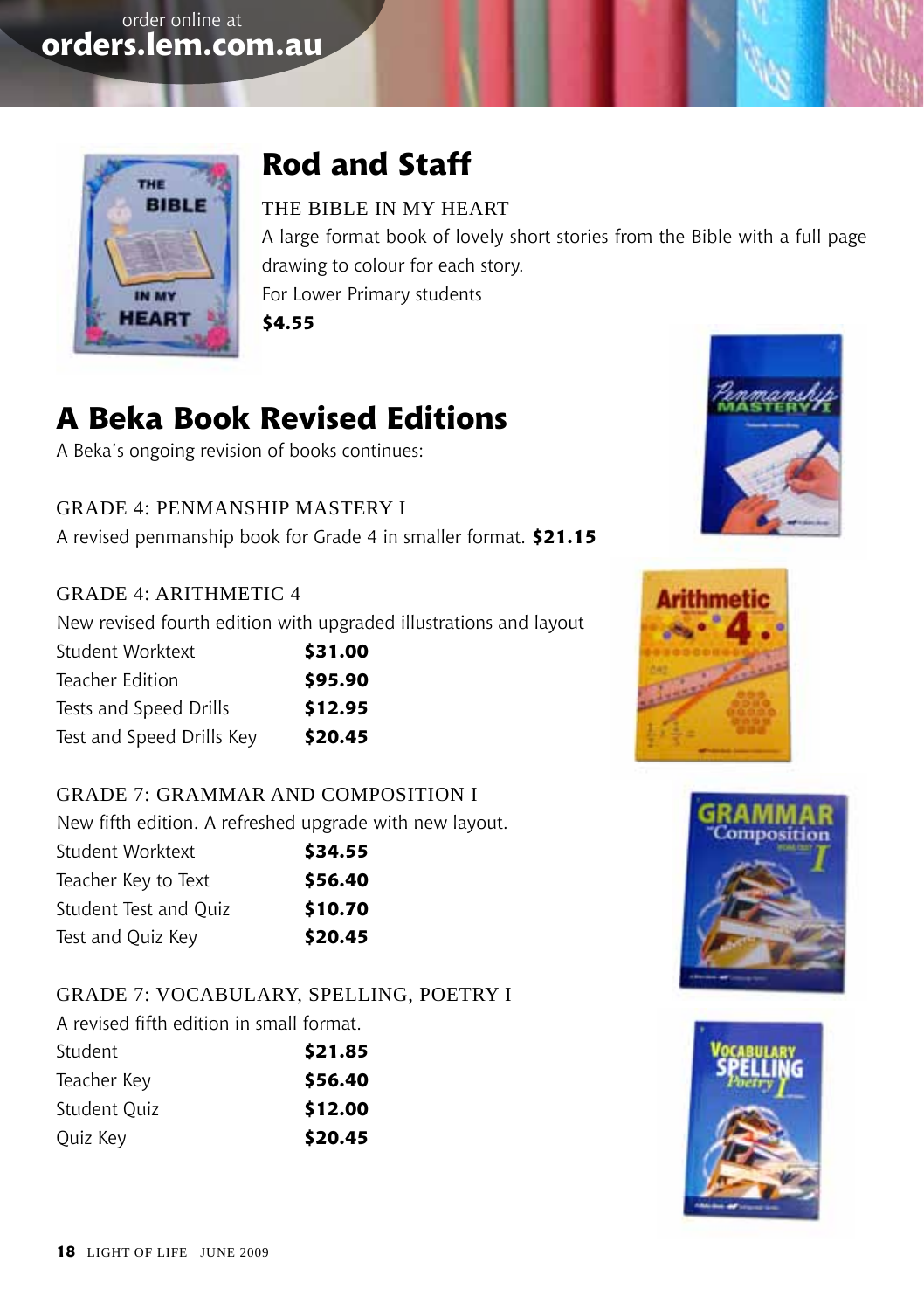# New **Arrivals**



# **Christian Liberty Press**

Christian Liberty have released new answer keys for the second edition of their popular Nature Reader set.

| Books 2 and 3 | \$2.55 |
|---------------|--------|
| Book 4        | \$3.40 |
| Book 5        | \$5.10 |

### **General Reading**



### Prevailing World Views — Dr Glenn Martin

Commemorative edition which contains a CD of Dr Martins' notes. We consider this to be the best available on Biblical World View. **\$54.15**

True Sexual Morality— Daniel Heimbach

Examines biblical teaching on sexual morality as well as counterfeit views so popular today. **\$42.30**





### God's Way to Ultimate Health — George Malkmus

This one simple volume will give you a broad brush of natural health—a common sense guide from a man who has proved it works. **\$38.50**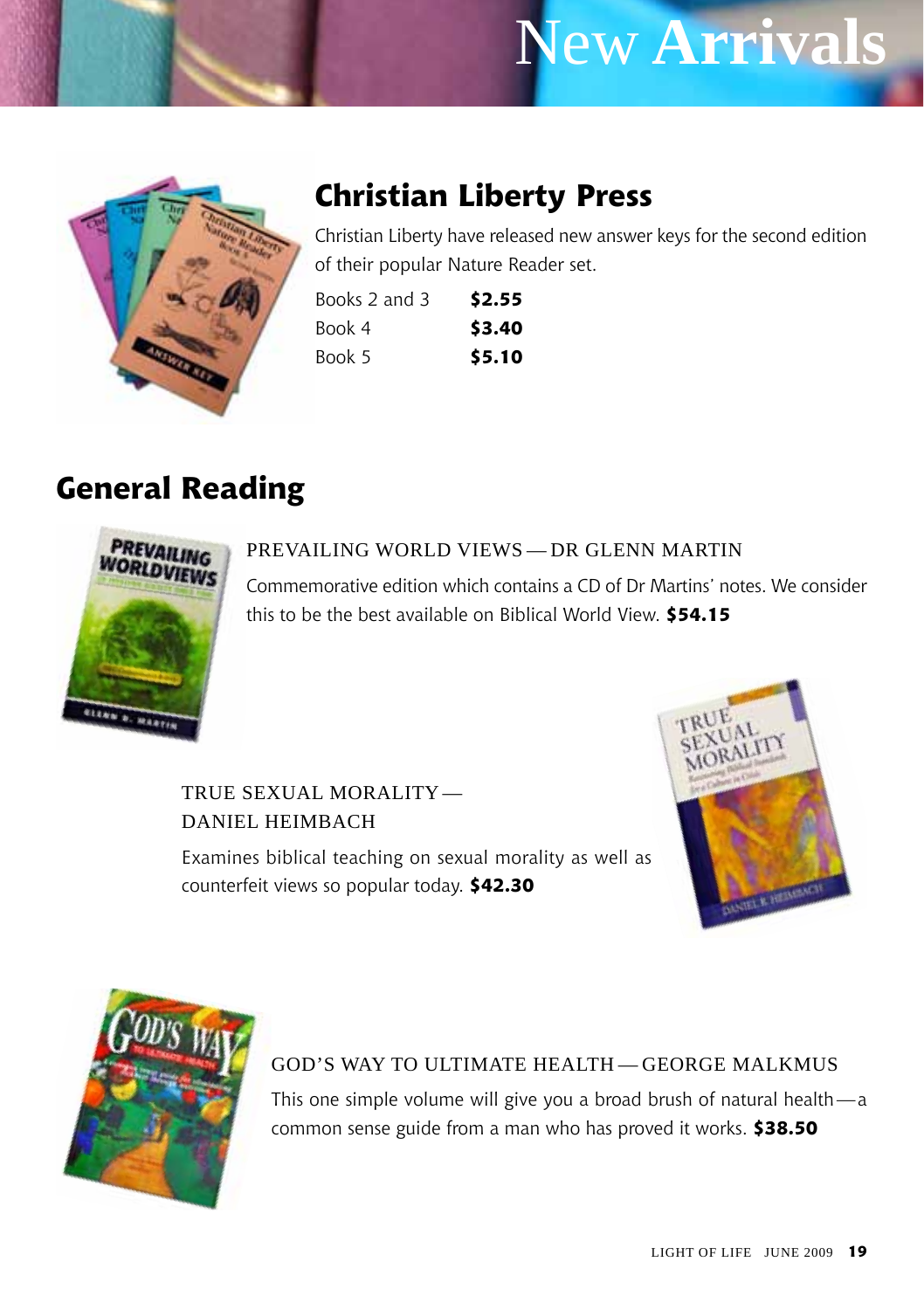# LEM Phonics **Corn**

**evelyn garrard**

## Phonics and whole word. What's wrong with having a bit of each?

The two basic methods for teaching reading are diametrically opposed.

The whole word method teaches the student to remember the word through the pictorial configuration of the letters, or through guessing from cues given by pictures or context. The process of guessing becomes a conditioned reflex which is *very* hard to break. The child guesses a word or remembers some words by their shape and letters, but there is no mechanism set in place for the child to know for sure if the word is correct or to attack intelligently any word which has no picture or coherent context to it.

In learning intensive phonics, the students are learning to read through a perfectly normal process, which decodes the sound symbols upon which written English has been designed. This allows the transference of the same principles to decode many different words, including unseen ones.

If this decoding process is interfered with by imposing upon it another totally conflicting strategy having nothing to do with the sound code, in the hope that the two strategies can work together, the child is bound to be confused. Samuel Orton, a neuropathologist who worked with Romalda Spalding in developing the Spalding method of



phonics, said: 'To impose a pictorial method of learning upon an alphabetically designed system causes neural confusion.'

The whole word method has been labelled a 'psycho-linguistic guessing game' by one of its own proponents, Professor Kenneth Goodman. Even if the guessing game is introduced in small measure together with phonics, the child can quickly develop an automatic reflex for guessing. To free the child from this takes much longer than it took to develop it, and needs a special remedial tactic to do it. LEM has developed a special programme, *Pathway to Literacy*, to address this problem.

There is much evidence to suggest that learning to read with a 'pictorial' emphasis causes the right hand side of the brain to develop dominance for literacy. But the left hand side of the brain processes the higher literacy skills which involve grammar and use of good syntax when composing sentences:

The left hemisphere is best organized for temporal analysis, abstract conceptualization, detailed feature detection, linguistic coding, and phonological analysis. In short, it is best organized for conceptual organization... Linguistic material is of course sequential, and letters and words are best processed sequentially.

*Pamela Protheroe, 'Vexed Texts'*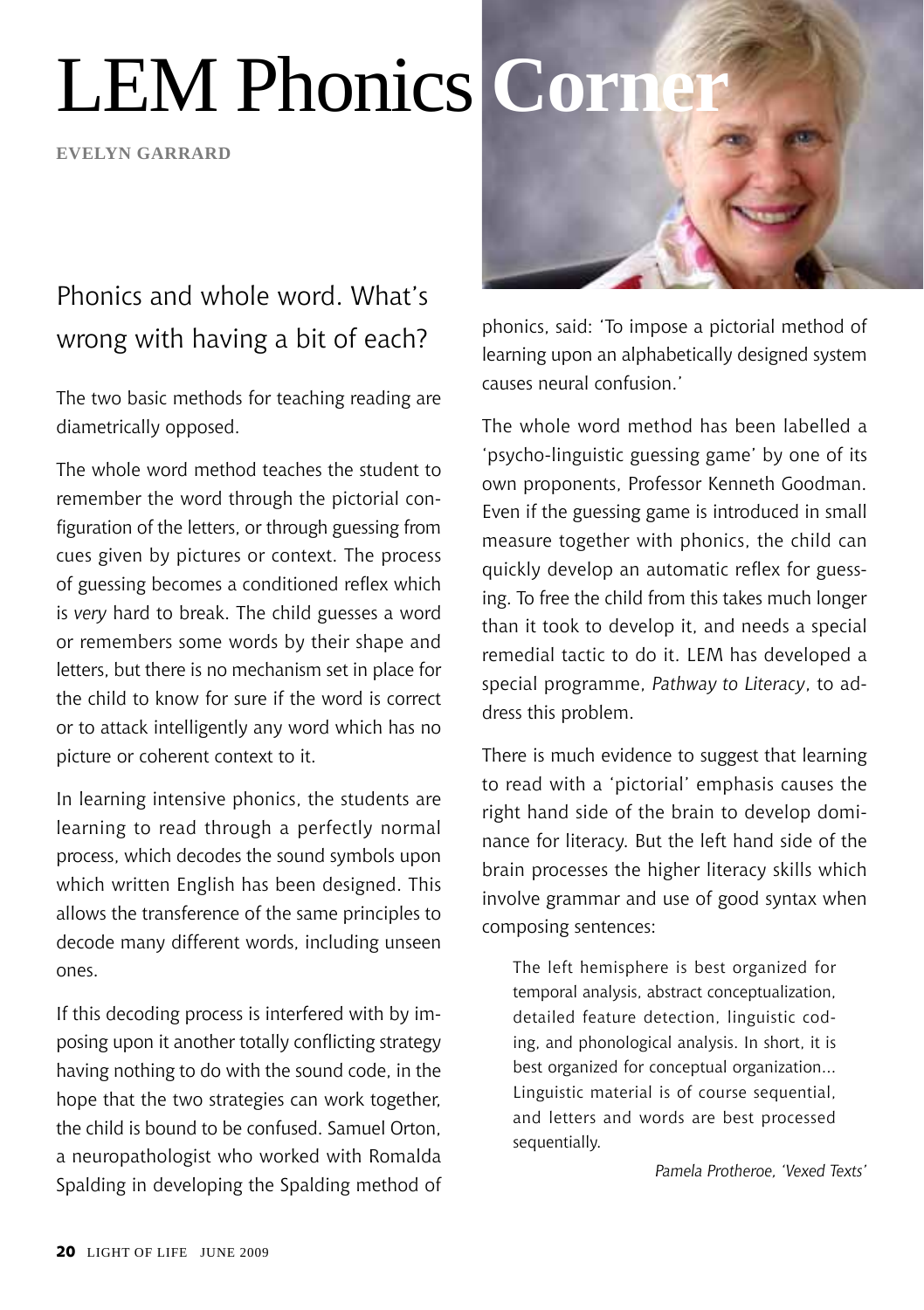Studies have shown that a person who has developed early dominance in the right side of the brain (through the overuse of using pictures with the learning to read process) will have difficulty in learning the finer language skills (if indeed the basic skills have been mastered), because changing the superiority of the hemispheres is very difficult to achieve.

Studies on dyslexia by Edward Miller indicate that we develop either a whole word or a phonic reflex from the way we are first taught to read. The whole word reflex, if sufficiently developed, will conflict with the phonic reflex that is necessary to advance in reading. This conflict of two opposite stimuli in the brain causes confusion, frustration and dyslexia. If introduced to phonics first, however, students progress naturally from the phonic reflex to viewing words holistically and go on to become fluent readers.

It is imperative that workers with LEM Phonics know the difference between the two methodologies and explain that difference to the parents of the children they teach. Teachers become bound by the system, which expects children to go through certain 'reading levels' based not on phonics, but on whole word reading. Parents have learned to expect readers to be brought home from school. Most of these emphasise pictures which are designed to act as an expected cue for the word. Taking books home is no problem. If the student has enough skills to read the level of text in the book, let the student read it. But if children have to guess from pictures to read the words, they should *not* be forced to read the text themselves. This encourages the conditioned reflex which is so hard to break.

Frustration often sets in when children bring home library books after having their phonics lesson in school. Children who are expected to tackle the text themselves come across words which they cannot decipher phonetically at their current stage of development. After failing with phonics they must move on to the next mechanism, guessing, using either context or the pictures.

According to the 'National Reading Panel' research on reading, children become frustrated when one in ten words are too difficult. The conditioned guessing reflex will not take long to set in.

Some phonics proponents have tried to solve this problem by designing reading text to fit the phonograms, for use in the stage when children are still learning only single phonograms. Needless to say this restricts the text to very stilted language. How much better if children could learn to read flowing, syntactic text right from the beginning. even if it comes in small chunks of prose — a sentence or short paragraph. If teachers and parents can be educated to realise that children do not have to read as soon as they hit school, and instead embark on a concentrated time of learning both the single and multiple phonograms, together with the skills of sound blending and deciphering single words, it will equip them well to move on to real reading, not guessing. LEM has designed sentence cards written with normal text which can be used progressively with learning the multiple phonograms, and can be used in a game context which encourages correct comprehension. They contain no pictures, so guessing is taboo.

LEM's first book with sentence context is 'Reading with the Phonograms'. It has simple, sensible text, kept within the phonogram structure, with only one or two words which don't quite fit it. Those words have enough phonogram structure for the child to be able to use phonograms,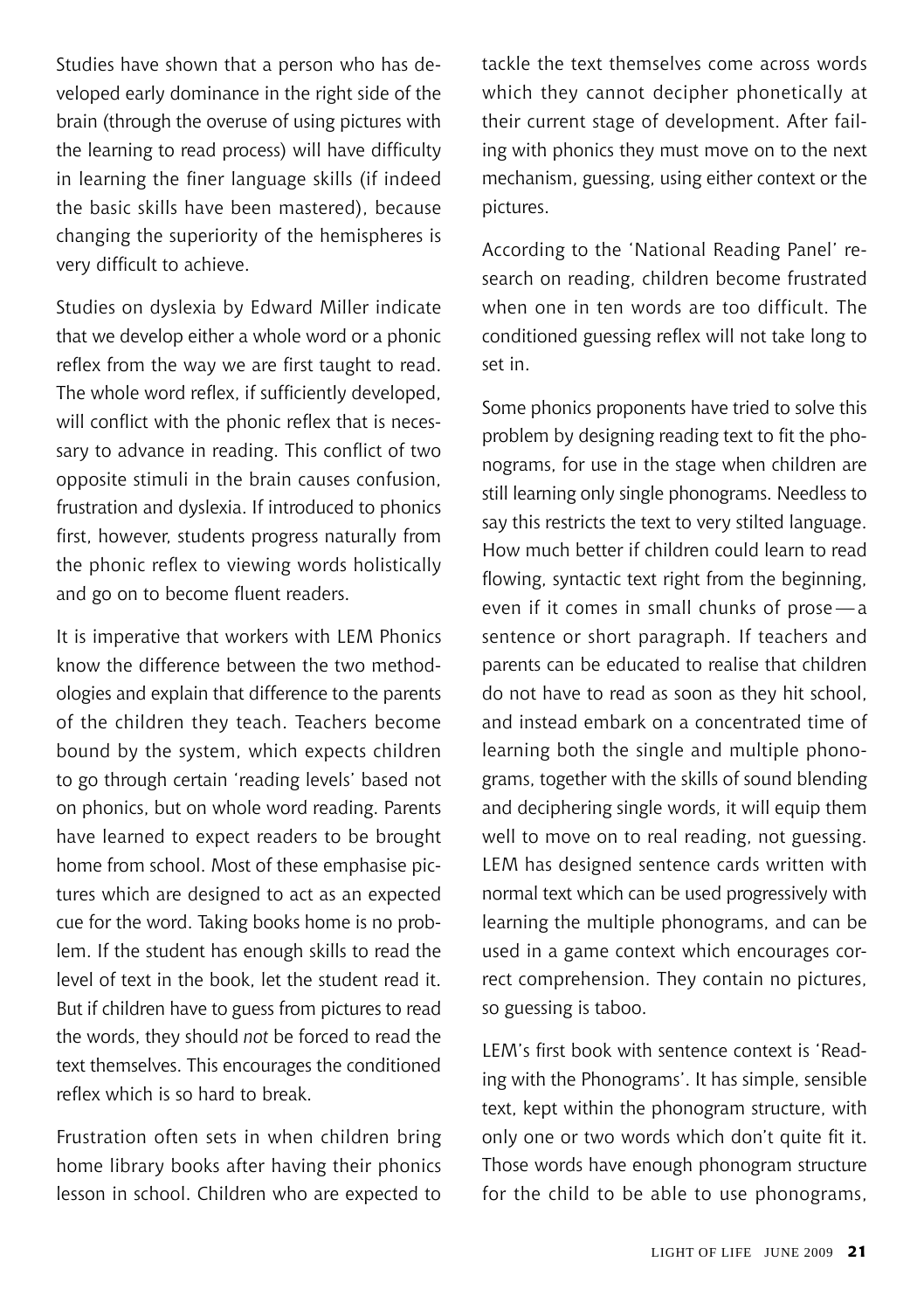together with the context, to make an intelligent deduction of what the word is. This is very different from guessing using either the pictures or the configuration of the word.

The child is asked to make a written or pictorial response to the text—circling the correct word, or joining a sentence to the applicable picture. In this way the student is developing reading skills, and comprehension skills at a maturity level which the child can handle.

Children should not be stopped from 'having a go' at reading text which may catch their eye, even it is too hard for them at their stage. This self-exploratory type of reading is not at all bad. The teacher or parent has not forced it on the child so there is no expectation for them to learn to read it. In such reading it is perfectly okay for the parents or teachers to give help with the text, and, where it is expedient, take the opportunity to teach the child a new phonogram or even a simple rule.

When the student reaches the word list stage, it is time to begin formal reading, because at this stage we begin to add the extra element which can launch them into reading many, many words which they have never seen before. This wondrously helpful element is 'The Rules'.

The question then arises, 'What do we do with the tricky words such as *the* and *one*, which are not properly phonetic and don't appear to have any rules telling why they are spelled as they are?

These are dealt with by linking the word to the phonetic principle wherever possible. For example *the* is technically meant to sound as 'th-ee', but in rhythm of speech *e* sounds as the schwa,'thuh'. We tell the child to sound it as 'thee' for spelling. Then we teach the rule: *e is usually used to say 'ee' at the end of a syllable.* After writing the word, the children read it in rhythm of speech. This process, besides giving them a bite into understanding the 'schwa' principle which will be pursued in more detail later, helps them how to remember the spelling of a word which does not seem phonetic.

The word *one* sounds like 'wun' but if we link it to the related phonetic words 'lone' and 'alone' it helps the child to see why *one* is written as it is—and acts as an intelligent memory aid for spelling.

I have personally come across victims of the 'mix'. When a concerned parent approached the child's teacher about the difficult text in the readers sent home, the teacher defended the practice by saying that children have different learning orientations and every child should have the opportunity to learn through the style which suits them.

It is true that the senses are avenues to learning and children may respond to learning through one sense more than the others. But this fact cannot be addressed by the imposing of two ideologically conflicting methodologies one upon the other.

The different learning types mainly concern which senses are dominantly used. LEM Phonics promotes a multisensory approach, which uses every sense which can be applied to the acquisition of literacy skill without going outside the boundaries of phonics.

We can see from the above that we do not *have* to mix whole word with phonics, indeed it should

be avoided where possible.<br> **Curelyn**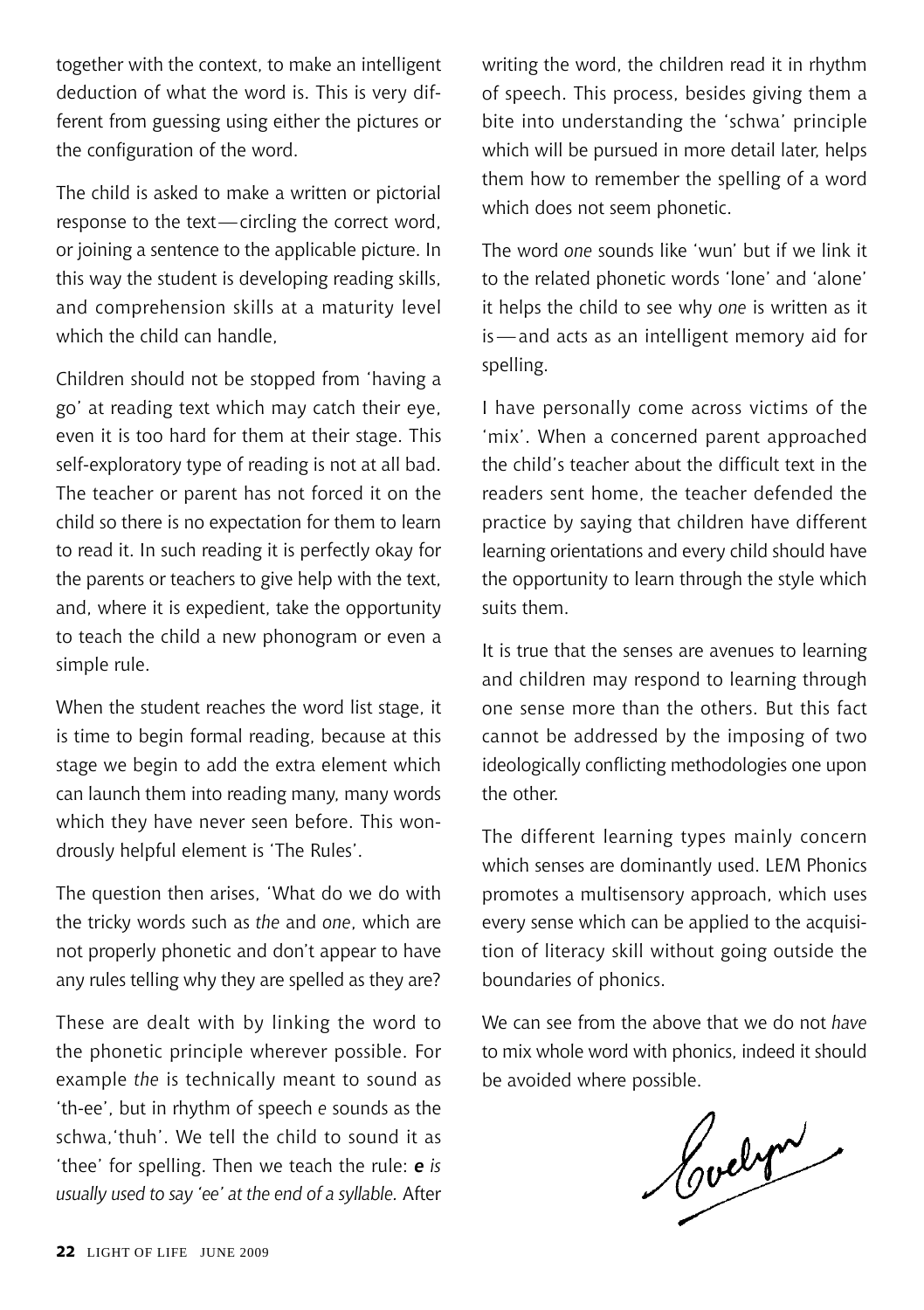### REGISTERED INSTRUCTORS

# **LEM Phonics friends all over the country.**

Light Educational Ministries has a number of people throughout Australia who are formally qualified and endorsed as Registered Instructors in the LEM Phonics method.

Each of these instructors is trained to competently conduct the LEM Phonics Introductory Course. We encourage you to contact the person nearest to you for assistance or for purchase of LEM Phonics materials.

**Lindy Bonham** *Sydney* PO Box 5602 South Windsor NSW 2756 ph 0421 907 343 email lbonham@lem.com.au

**Marilyn Bradbury** *Melbourne* 3 Ramsay Crt, Sunbury Vic 3429 ph (03) 9740 6562 email mbradbury@lem.com.au

**Therese Drysdale** *Melbourne* 283 Princes Way, Drouin Vic 3818 ph (03) 5625 1203 email tdrysdale@lem.com.au

**Chris Joy** *Victor Harbor, SA* RMD 635, Victor Harbor SA 5211 ph (08) 8552 3755 email cjoy@lem.com.au

**Christine Killey** *Melbourne* 13 Valias St, Warrandyte Vic 3113 ph (03) 9844 1611 email ckilley@lem.com.au



**Joanne O'Donovan** *Melbourne* PO Box 107 Kangaroo Ground Vic 3097 ph 0428 635 112 email jodonovan@lem.com.au

**Greg O'Keefe** *Toowoomba/Bris* 'Ardlui', c/- Post Office Greenmount Qld 4359 ph (07) 4697 1411 email gokeefe@lem.com.au

**Margaret Pond** *Newcastle* 3 Daniel Ave Aberglasslyn NSW 2320 ph (02) 4932 1027 email mpond@lem.com.au

**Barbara Soutter** *Melbourne* Donvale Christian College 155 Tindals Road Donvale Vic 3111 ph (03) 9844 2471 email bsoutter@lem.com.au







**For more info ring (02) 6259 3944 or visit phonics.lem.com.au.**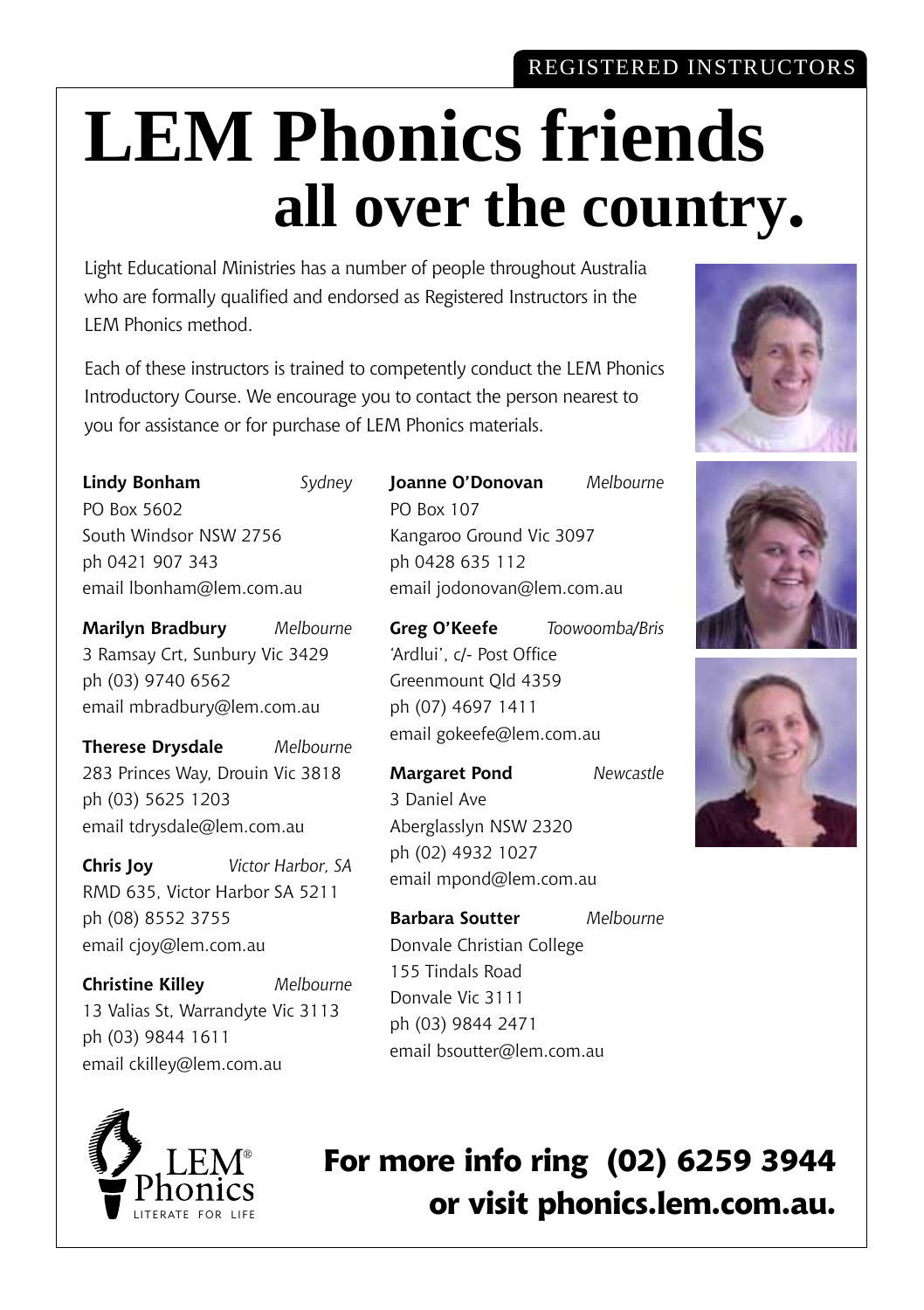

### **2009 Programme**

| 9:00 | Registration |
|------|--------------|
|------|--------------|

- 9:30 Keynote Address
- 10:30 Morning Break
- 11:00 Elective sessions
- 12:00 Lunch
	- 1:00 LEM Phonics
- 2:00 Elective sessions
- 4:00 Book Browse and Buy
- 5:00 Close

Details for all CHESS seminars are available as PDF downloads on our website at

### **chess.lem.com.au**.

Children are welcome at all CHESS seminars, but they must be quiet and accountable to their parents at all times.

If you are interested in holding a CHESS seminar in your area please contact the LEM office on (02) 6259 3944.

# **Registration**

Pre-registration is no longer required for CHESS seminars, simply show up on the day. As such, early bird discounts are also no longer available.

# **Seminar Locations 2009**

#### **HOBART**

| Date  | Saturday 13 June               |
|-------|--------------------------------|
| Venue | Salvation Army Hall, Blackmans |
|       | Bay                            |
| Cost  | Single/Family: \$10/\$20       |
| Phone | (02) 6259 3944                 |

### Adelaide

| Date  | Saturday 4 July          |
|-------|--------------------------|
| Venue | Sunrise Christian School |
|       | 286 Sturt Rd. Marion     |
| Cost  | Single/Family: \$10/\$20 |
| Phone | 0439 847 246             |

### **SYDNEY**

| Date  | Saturday 8 August             |
|-------|-------------------------------|
| Venue | Condell Park Christian School |
|       | 29 Lancelot St. Condell Park  |
| Cost  | Single/Family: \$10/\$20      |
| Phone | (02) 6259 3944                |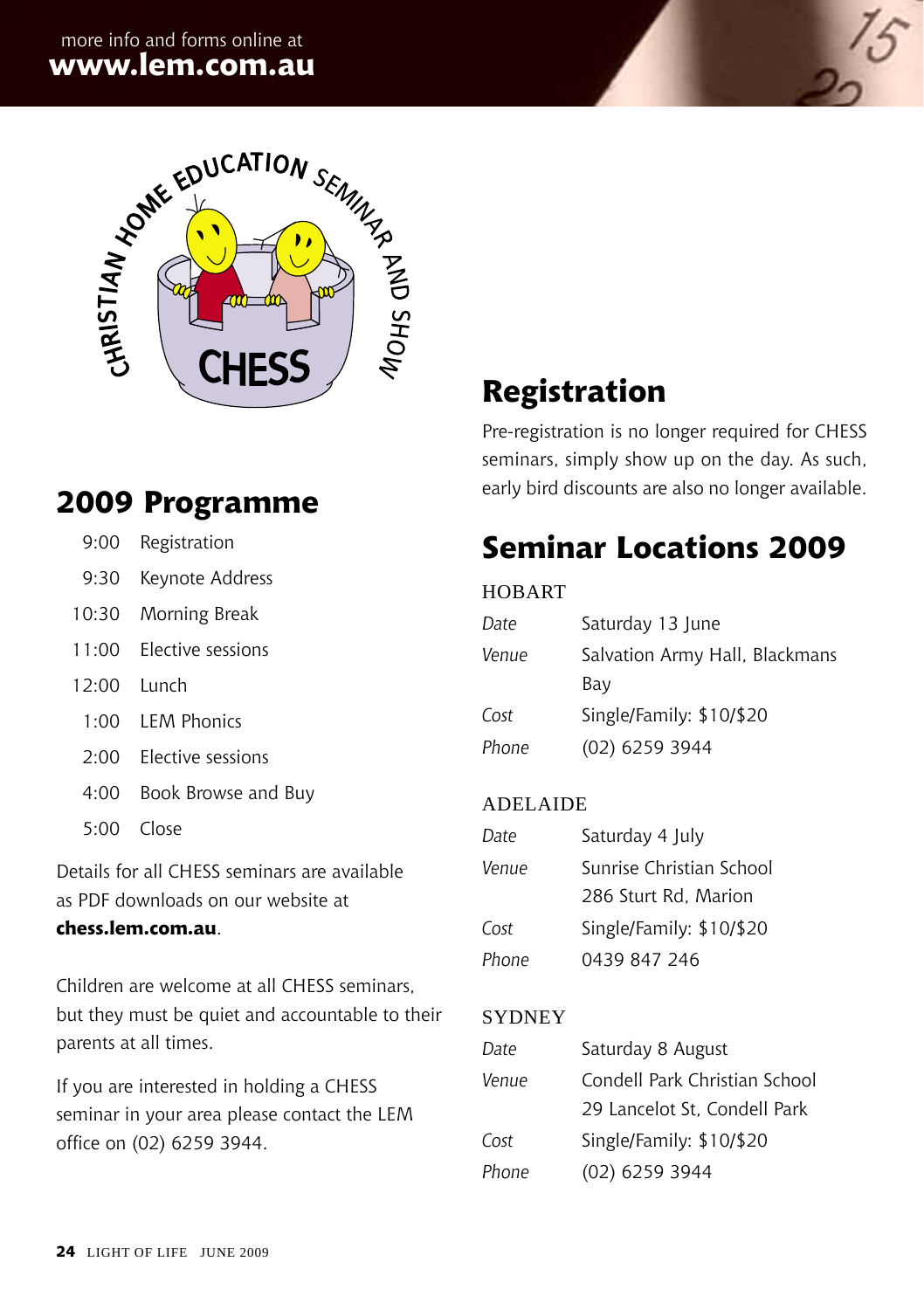# Event **Calendar**



#### **PERTH**

| Date  | Saturday 12 September           |
|-------|---------------------------------|
| Venue | <b>Bull Creek Westminster</b>   |
|       | Presbyterian Church             |
|       | 32 Bull Creek Drive, Bull Creek |
| Cost  | Single/Family: \$10/\$20        |
| Phone | (08) 9524 2505                  |
|       |                                 |

### **Book Displays**

LEM Book displays provide an opportunity for 'hands-on' browsing of LEM's books and resources. Registration is not required, but a gold coin donation is requested to cover costs.

#### MILDURA

| Date  | Tuesday 7 July, 2–5pm          |
|-------|--------------------------------|
| Venue | Living Waters Community Church |
| Phone | $(03)$ 5024 3668               |

*Home educators in regional areas are welcome to enquire about CHESS seminars or book displays in their areas.* 

## **LEM Phonics Seminars**

Details and registration forms for all LEM Phonics seminars are available on the LEM Phonics website at **phonics.lem.com.au**.

If you would like to arrange a seminar in your area please contact the Registered Instructor closest to you. Contact details for Registered Instructors are listed on the previous page and also on the LEM Phonics website.